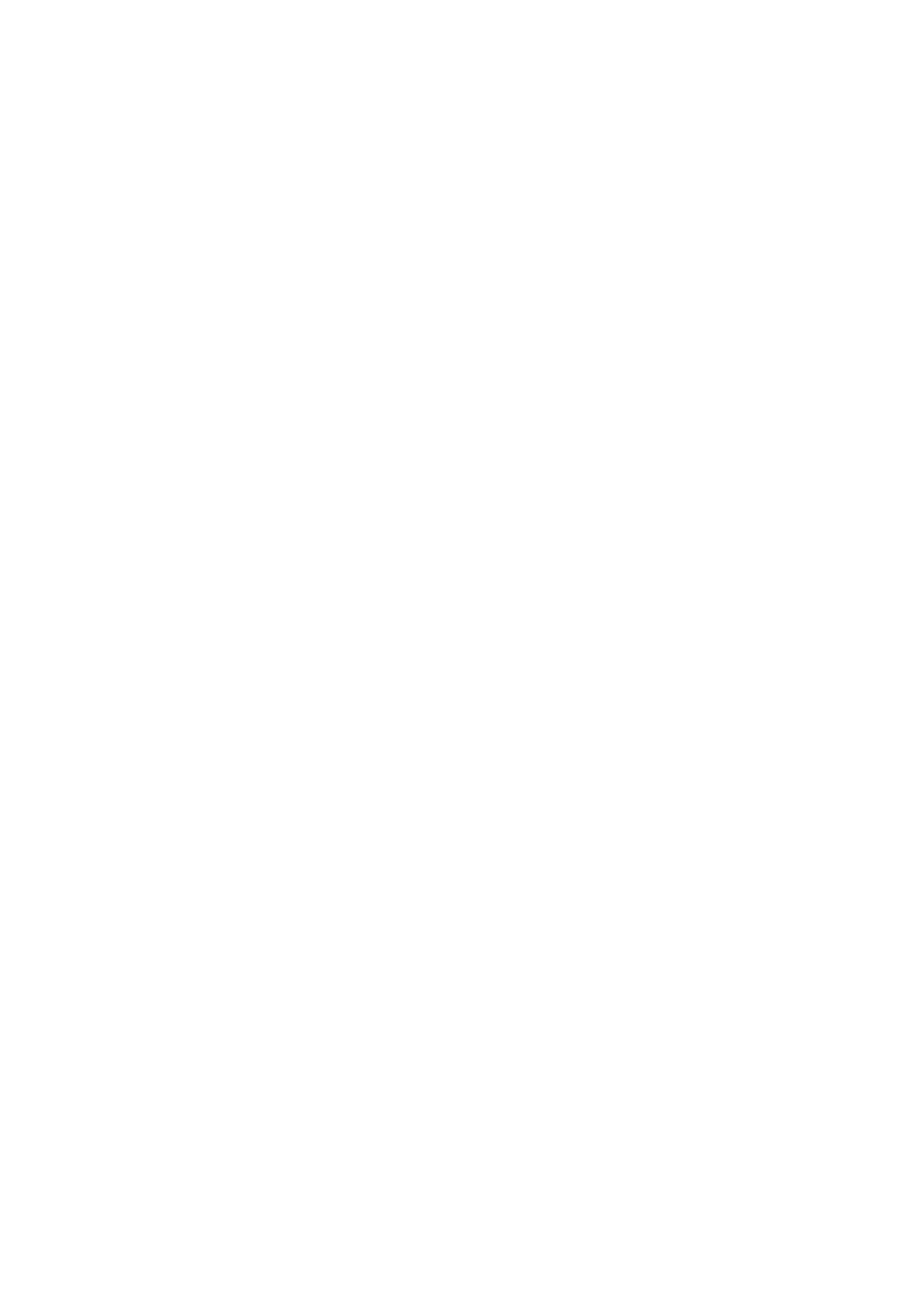

## **CONTENTS**

|                    | NEW AND REVISED BENCHMARKS FOR PARLIAMENTARY APPROVAL  i                                                      |  |
|--------------------|---------------------------------------------------------------------------------------------------------------|--|
| Background         |                                                                                                               |  |
| Summary of changes |                                                                                                               |  |
|                    |                                                                                                               |  |
| Benchmark 12.3.2   | Proportion of water samples with pesticides exceeding                                                         |  |
|                    |                                                                                                               |  |
| Benchmark 1.1.7    |                                                                                                               |  |
| Benchmark 3.2.1    | Proportion of persons (15-74) who are considered to                                                           |  |
| Benchmark 5.1.1    | Older persons and people with a disability living in<br>households, whose need for assistance is fully met  3 |  |
| Benchmark 6.3.2    | Number of schools integrating multicultural                                                                   |  |
| Benchmark 10.7.2   |                                                                                                               |  |
|                    |                                                                                                               |  |
| Benchmark 5.5.3    |                                                                                                               |  |
| Benchmark 5.6.3    |                                                                                                               |  |
| Benchmark 8.1.1    | Proportion of people who think there are opportunities                                                        |  |
| Benchmark 8.1.2    | Proportion of people participating in a                                                                       |  |
| Benchmark 8.1.4    | Involvement in community action to improve or protect                                                         |  |
| Benchmark 8.2.2    | Performance of students against national benchmarks                                                           |  |
| Benchmark 8.4.3    | People who feel comfortable contacting someone in                                                             |  |
| Benchmark 8.4.4    | Proportion of people who have difficulty accessing                                                            |  |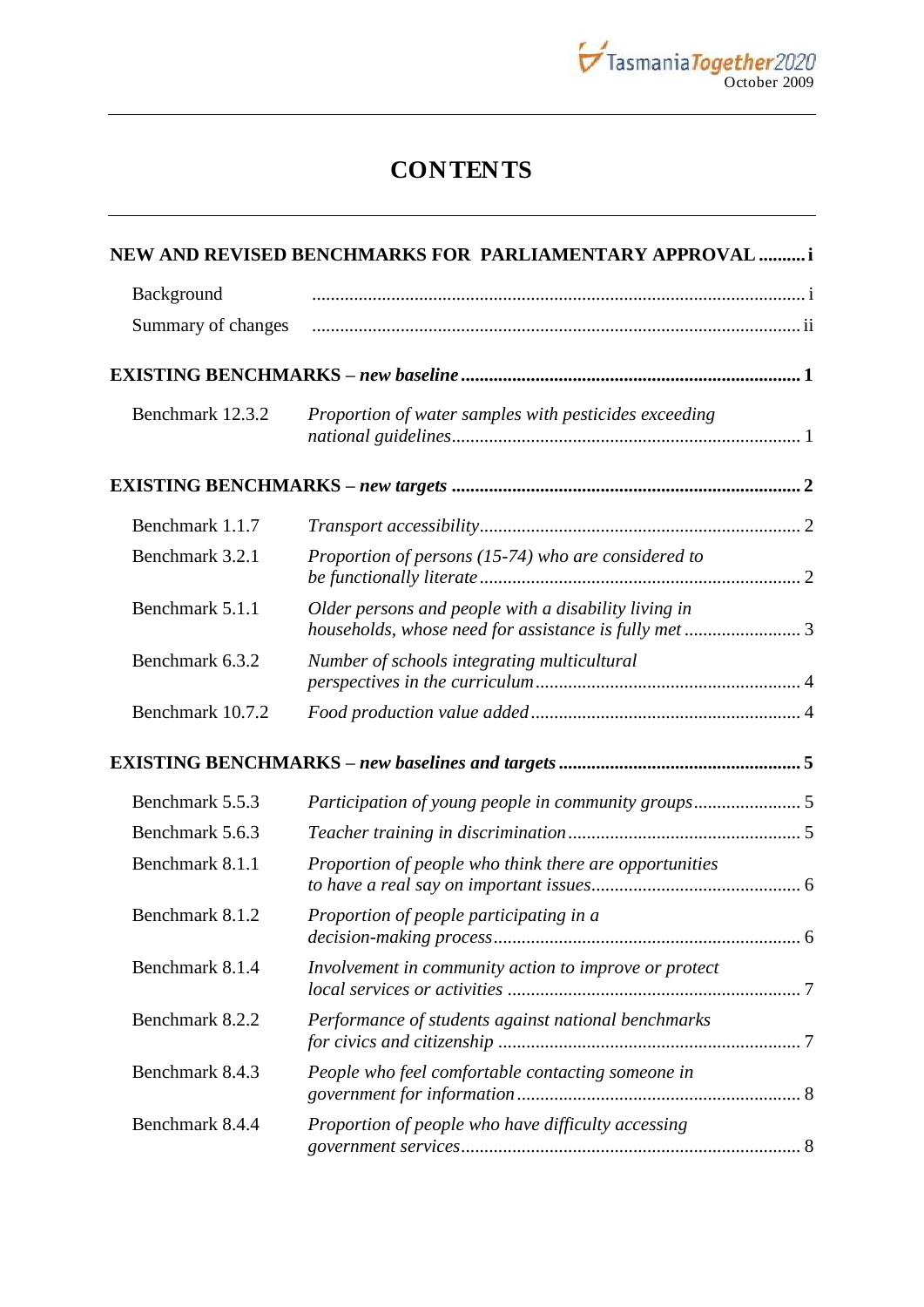

| Benchmark 1.1.8    | Proportion of retired Tasmanians who rely on<br>government pensions or allowances as a main source                                                                         |  |
|--------------------|----------------------------------------------------------------------------------------------------------------------------------------------------------------------------|--|
| Benchmark 2.1.6    | Proportion of adult offenders convicted again within                                                                                                                       |  |
| Benchmark 4.3.1    |                                                                                                                                                                            |  |
| Benchmark 6.5.2    |                                                                                                                                                                            |  |
| Benchmark 9.2.1    | Proportion of employees with family and community<br>commitments who have flexible work arrangements  11                                                                   |  |
| Benchmark 10.4.3   |                                                                                                                                                                            |  |
| Benchmark 10.8.4   |                                                                                                                                                                            |  |
| Benchmark 11.4.3.2 | Reservation shortfall in relation to RFA targeted                                                                                                                          |  |
| Benchmark 12.1.2   |                                                                                                                                                                            |  |
| Benchmark 12.2.1   | Proportion of water measurement sites showing                                                                                                                              |  |
| Benchmark 12.4.1   | Levels of greenhouse gas emissions (mega tonnes) 15                                                                                                                        |  |
|                    |                                                                                                                                                                            |  |
| Benchmark 4.1.1.2  | Avoidable mortality gap between high and low socio-                                                                                                                        |  |
| Benchmark 5.1.3    | Percentage of Tasmanians who are satisfied with their                                                                                                                      |  |
| Benchmark 5.1.4    | Percentage of Tasmanians who received support from<br>their family, friends, neighbours or community services<br>in the last 12 months, and were satisfied with that level |  |
| Benchmark 5.1.5    | Percentage of Tasmanians who are satisfied with their<br>opportunities to socialise with others outside their                                                              |  |
| Benchmark 5.6.4    | Percentage of Tasmanians who agree that Tasmanians<br>are accepting of people from different ethnic groups,                                                                |  |
| Benchmark 8.3.3    | Percentage of Tasmanians who are satisfied that the<br>State Government both listens to and acts on the wishes                                                             |  |
| Benchmark 10.8.5   |                                                                                                                                                                            |  |
| Benchmark 12.1.3   | Percentage of Tasmania covered by native vegetation  22                                                                                                                    |  |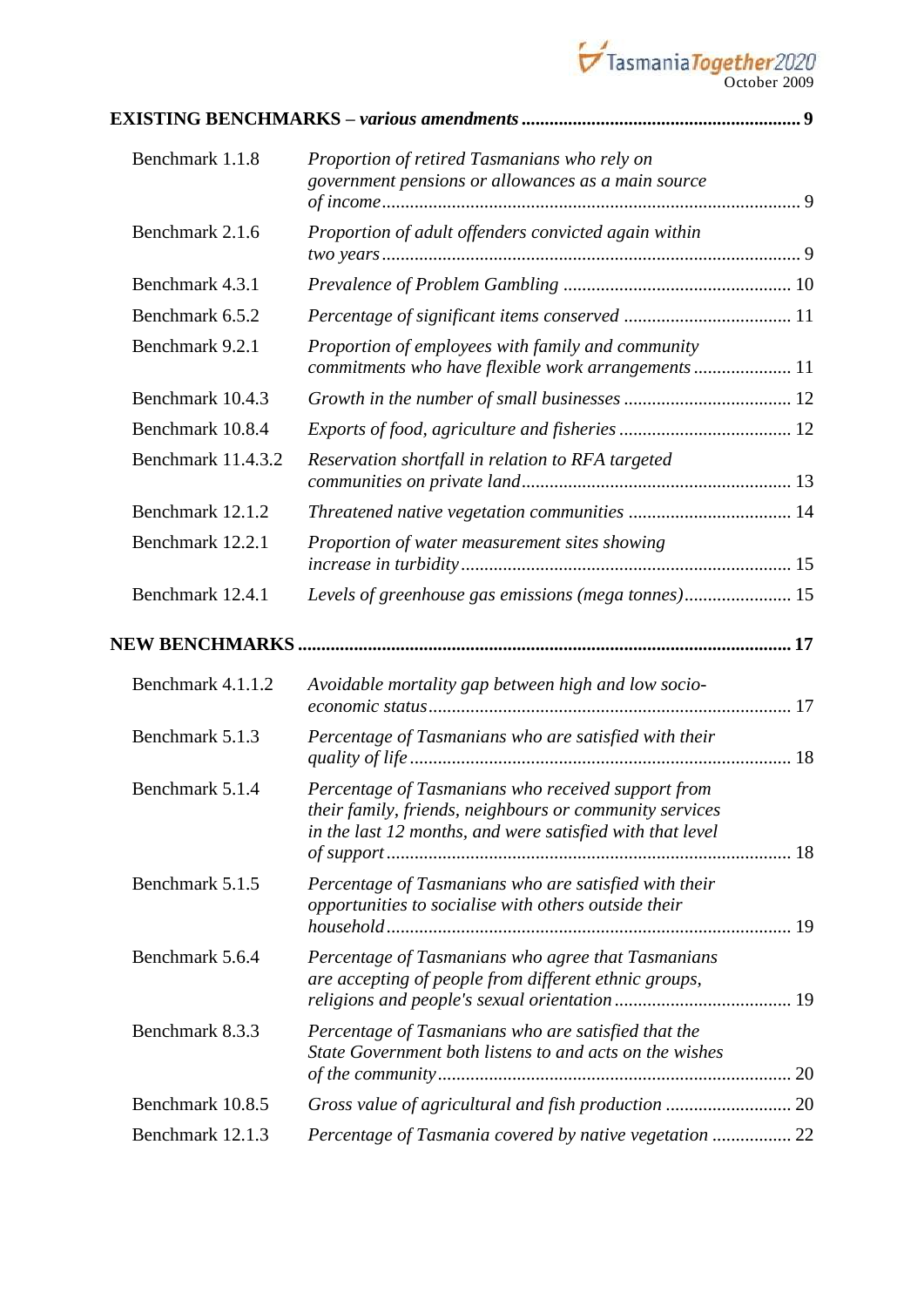

| Benchmark 3.2.2 | Overall student performance against national literacy                                                             |  |
|-----------------|-------------------------------------------------------------------------------------------------------------------|--|
| 3.2.2.1         | Proportion of Years 3, 5, 7 and 9 students achieving at<br>or above the National Minimum Standard in reading 24   |  |
| 3.2.2.2         | Proportion of Years 3, 5, 7 and 9 students achieving at<br>or above the National Minimum Standard in numeracy  24 |  |
| Benchmark 3.2.3 | Individual year group performance for Years 3, 5, 7<br>and 9 against national literacy and numeracy               |  |
| 3.2.3.1         | Proportion of Year 3 students achieving at or above the                                                           |  |
| 3.2.3.2         | Proportion of Year 5 students achieving at or above the                                                           |  |
| 3.2.3.3         | Proportion of Year 7 students achieving at or above the                                                           |  |
| 3.2.3.4         | Proportion of Year 9 students achieving at or above the                                                           |  |
| 3.2.3.5         | Proportion of Year 3 students achieving at or above the                                                           |  |
| 3.2.3.6         | Proportion of Year 5 students achieving at or above the                                                           |  |
| 3.2.3.7         | Proportion of Year 7 students achieving at or above the                                                           |  |
| 3.2.3.8         | Proportion of Year 9 students achieving at or above the                                                           |  |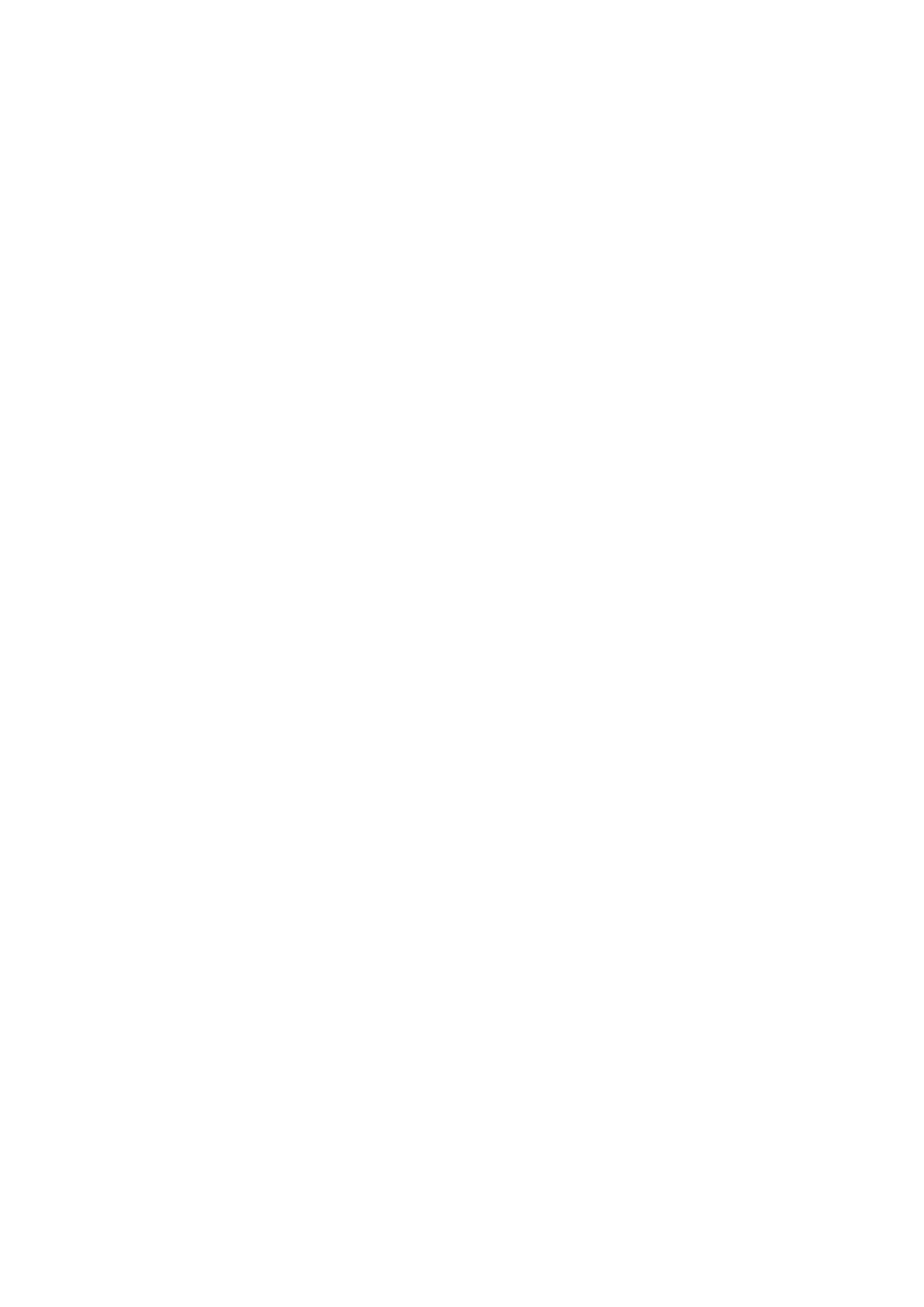

### <span id="page-6-0"></span>**NEW AND REVISED BENCHMARKS FOR PARLIAMENTARY APPROVAL**

#### **October 2009**

### <span id="page-6-1"></span>**Background**

Tasmania *Together* is:

- a long term social, environmental and economic plan for the State's development for a period of 20 years; and
- an overarching framework for planning, budgeting and policy priorities for the government and non-government sectors.

Tasmania *Together* was created in 2001, after extensive consultations around the State. It set out the vision and goals that Tasmanians want to achieve for themselves and their children. It also established benchmarks that measure progress towards achieving the community"s wishes.

The Tasmania *Together* Progress Board is the custodian of Tasmania *Together*. It is the Board"s responsibility to make sure it is responsive to changes in the community priorities and uses the best progress measures available. Under Section 12 (2)-(3) of the *Tasmania Together Progress Board Act 2001*:

- "(2) The Progress Board may at any time make recommendations to the Parliament on any addition to, or deletion or alteration of, the goals and benchmarks.
- (3) The Parliament may, by resolution passed by each House
	- (a) accept the Progress Board"s recommendations and alter the goals or benchmarks accordingly; or
	- (b) refuse to accept the Board"s recommendations."

During 2005-06, the Progress Board undertook a Five Year Review which resulted in a number of changes and updates to Tasmania *Together.* The 2006 (revised) Tasmania *Together* document comprises 12 goals and 143 benchmarks, including a number of incomplete benchmarks where baselines and/ or targets are to be established. It also includes a list of issues of public concern where further work is required to identify reliable data sources for benchmark development.

The Progress Board has since completed work on a number of these benchmarks. It has also revised existing benchmarks and developed new and replacement benchmarks in response to newly available data, discontinued data series and changed data sources.

Below is a summary, followed by the detail, of the Board's recommendations on these new and revised Tasmania *Together* benchmarks. These benchmarks are submitted for Parliamentary approval, as required und er the *Tasmania* Together *Progress Board Act 2001.*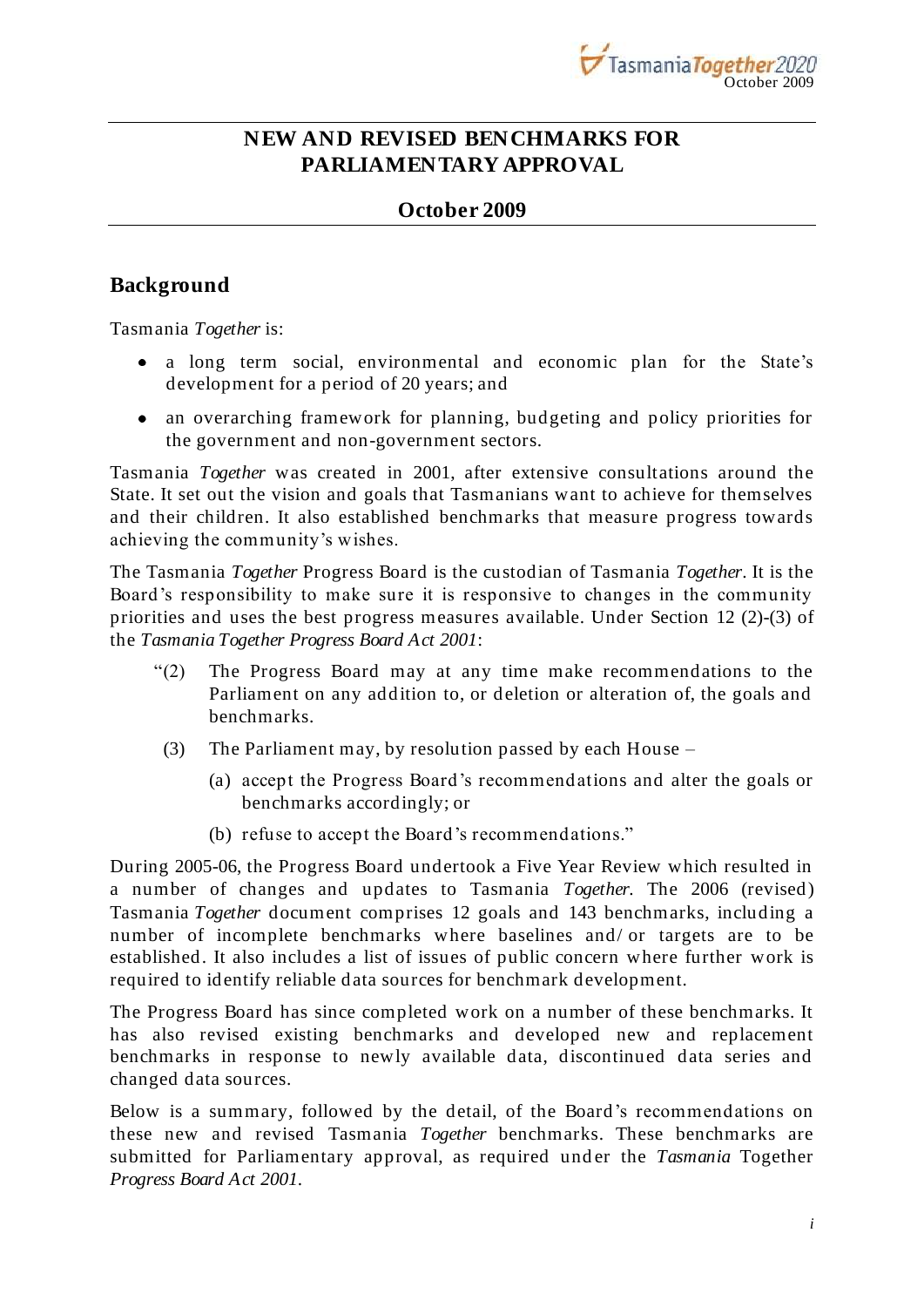

<span id="page-7-0"></span>

| <b>Summary of changes</b> |          |                                                                                                                                                           |
|---------------------------|----------|-----------------------------------------------------------------------------------------------------------------------------------------------------------|
|                           |          | <b>Existing Benchmarks - new baselines</b>                                                                                                                |
| 1.                        | 12.3.2   | Proportion of water samples with pesticides exceeding national guidelines                                                                                 |
|                           |          | <b>Existing Benchmarks - new targets</b>                                                                                                                  |
| 2.                        | 1.1.7    | Transport accessibility                                                                                                                                   |
| 3.                        | 3.2.1    | Proportion of persons (15-74) who are considered to be functionally literate                                                                              |
| 4.                        | 5.1.1    | Older persons and people with a disability living in households, whose need for assistance is<br>fully met                                                |
| 5.                        | 6.3.2    | Number of schools integrating multicultural perspectives in the curriculum                                                                                |
| 6.                        | 10.7.2   | Food production value added                                                                                                                               |
|                           |          | <b>Existing Benchmarks – new baselines and targets</b>                                                                                                    |
| 7.                        | 5.5.3    | Participation of young people in community groups                                                                                                         |
| 8.                        | 5.6.3    | Teacher training in discrimination                                                                                                                        |
| 9.                        | 8.1.1    | Proportion of people who think there are opportunities to have a real say on important issues                                                             |
| 10.                       | 8.1.2    | Proportion of people participating in a decision-making process                                                                                           |
| 11.                       | 8.1.4    | Involvement in community action to improve or protect local services or activities                                                                        |
| 12.                       | 8.2.2    | Performance of students against national benchmarks for civics and citizenship                                                                            |
| 13.                       | 8.4.3    | People who feel comfortable contacting someone in government for information                                                                              |
| 14.                       | 8.4.4    | Proportion of people who have difficulty accessing government services                                                                                    |
|                           |          | <b>Existing Benchmarks</b> - various amendments                                                                                                           |
| 15.                       | 1.1.8    | Proportion of retired Tasmanians who rely on government pensions or allowances as main<br>source of income<br>(Amended measure, baseline and new targets) |
| 16.                       | 2.1.6    | Proportion of adult offenders convicted again within two years<br>(Amended measure, baseline and new targets)                                             |
| 17.                       | 4.3.1    | Prevalence of problem gambling<br>(Amended baseline and targets)                                                                                          |
| 18.                       | 6.5.2    | Percentage of significant items conserved<br>(Amended targets)                                                                                            |
| 19.                       | 9.2.1    | Proportion of employees with family and community commitments who have flexible work<br>arrangements                                                      |
| 20.                       | 10.4.3   | Growth in the number of small businesses                                                                                                                  |
| 21.                       | 10.8.4   | Exports of food, agriculture & fisheries<br>(Amended reporting and amended targets)                                                                       |
| 22.                       | 11.4.3.2 | Reservation shortfall in hectares in relation to RFA targeted communities on private land<br>(Amended baseline and targets)                               |
| 23.                       | 12.1.2   | Percentage of Tasmania covered by native vegetation<br>(Amended reporting and amended targets)                                                            |
| 24.                       | 12.2.1   | Proportion of water measurement sites showing no increase in turbidity<br>(Amended reporting, new baseline and amended targets)                           |
| 25.                       | 12.4.1   | Levels of greenhouse gas emissions (megatonnes)                                                                                                           |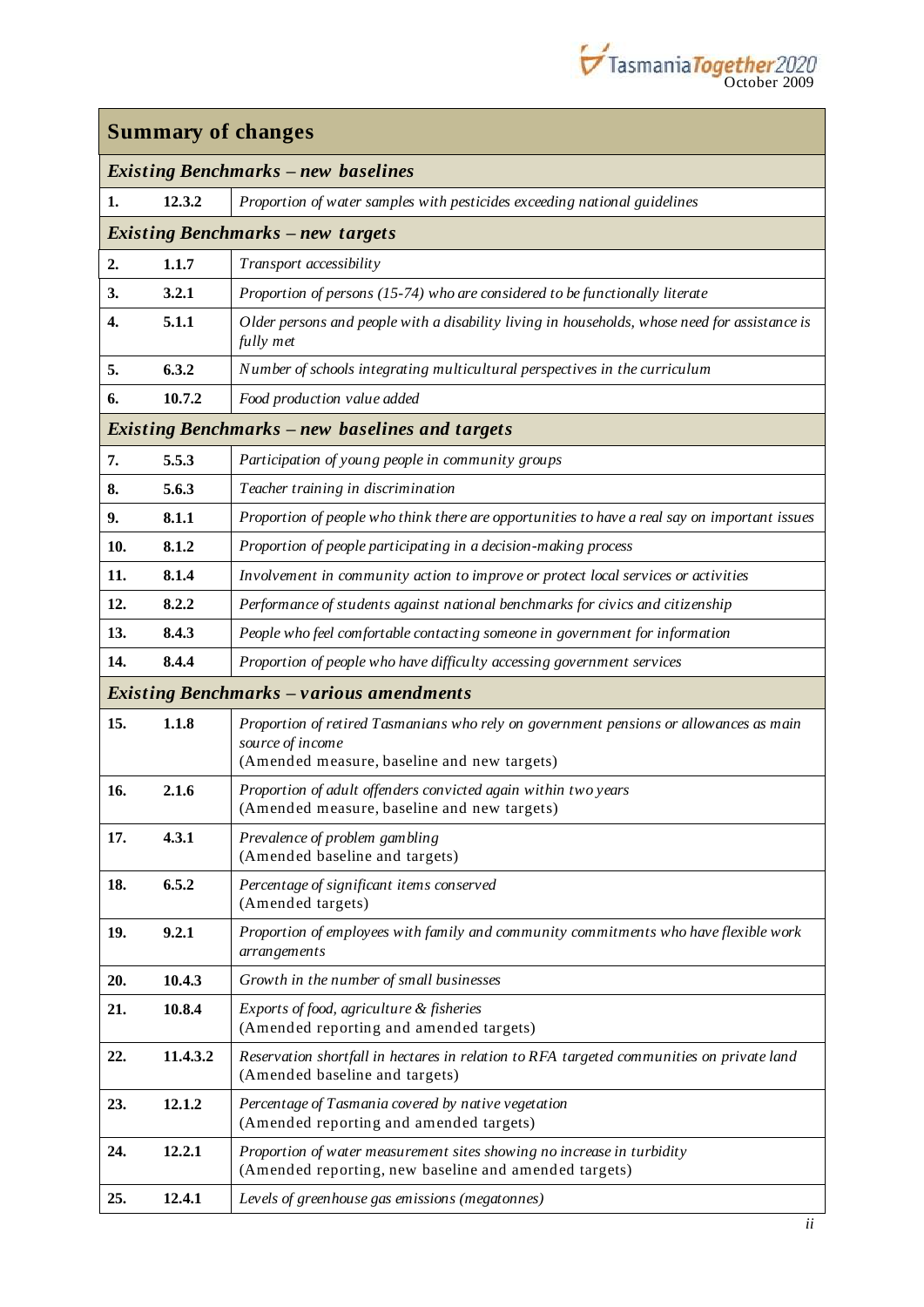

|                               | New indicators/benchmarks |                                                                                                                                                                                   |  |
|-------------------------------|---------------------------|-----------------------------------------------------------------------------------------------------------------------------------------------------------------------------------|--|
| 26.                           | 4.1.1.2                   | A voidable mortality – gap between high and low socio-economic groups                                                                                                             |  |
| 27.                           | 5.1.3                     | Percentage of Tasmanians who are satisfied with their quality of life                                                                                                             |  |
| 28.                           | 5.1.4                     | Percentage of Tasmanians who received support from their family, friends, neighbours or<br>community services in the last 12 months and were satisfied with that level of support |  |
| 29.                           | 5.1.5                     | Percentage of Tasmanians who are satisfied with their opportunities to socialise with others<br>outside their household                                                           |  |
| 30.                           | 5.6.4                     | Percentage of Tasmanians who agree that Tasmanians are accepting of people from different<br>ethnic groups, religions and people's sexual orientation                             |  |
| 31.                           | 8.3.3                     | Percentage of Tasmanians who are satisfied that the state government both listens to and<br>acts on the wishes of the community                                                   |  |
| 32.                           | 10.8.5                    | Gross value of agricultural and fish production                                                                                                                                   |  |
| <b>33.</b>                    | 12.1.3                    | Percentage of Tasmania covered by native vegetation                                                                                                                               |  |
| <b>Replacement benchmarks</b> |                           |                                                                                                                                                                                   |  |
| 34.                           | 3.2.2                     | Overall student performance against national literacy and numeracy benchmarks                                                                                                     |  |
| 35.                           | 3.2.3                     | Individual year group performance for Years 3, 5, 7 and 9 against national literacy and<br>numeracy benchmarks                                                                    |  |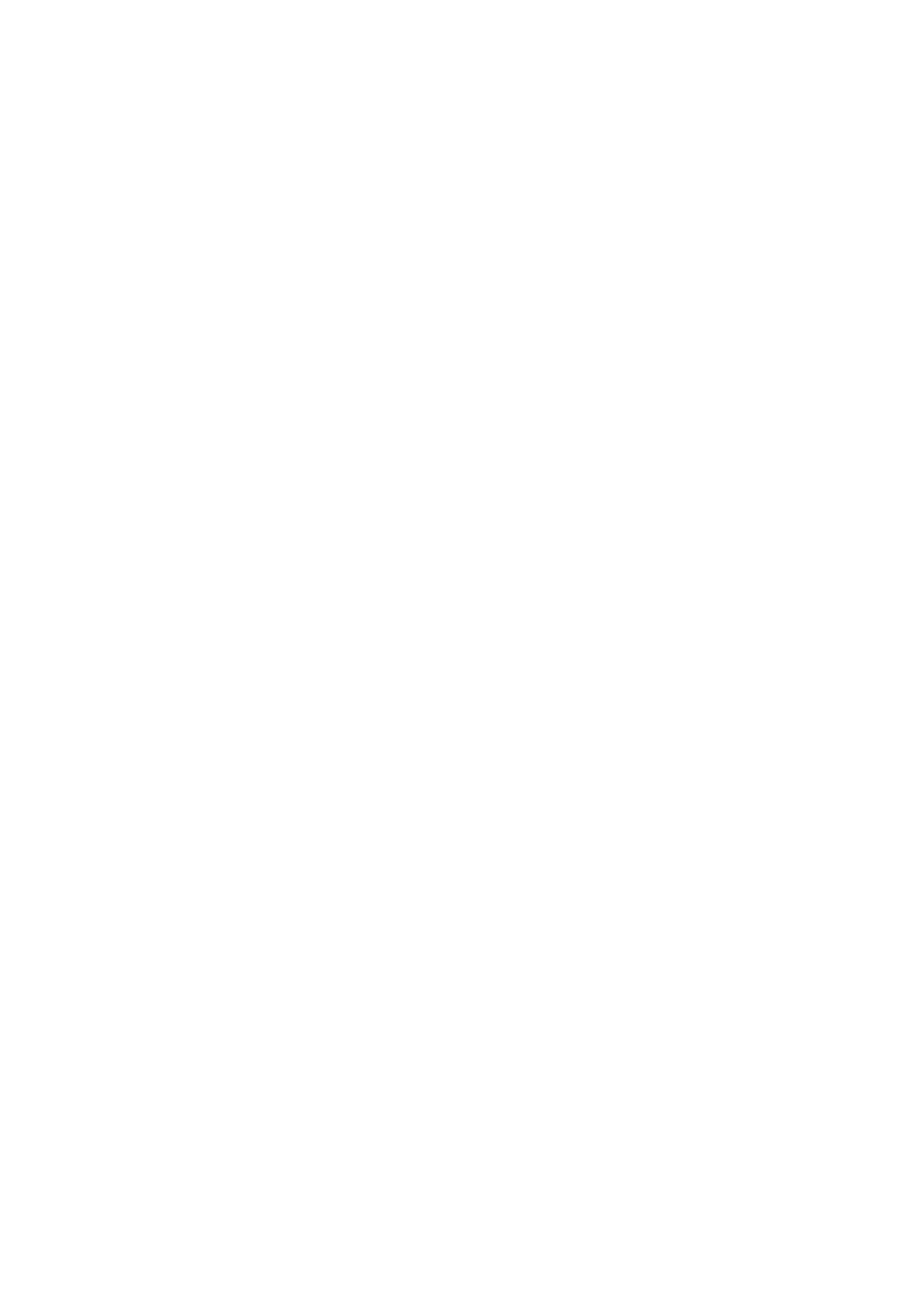

#### **EXISTING BENCHMARKS –** *new baseline*

### <span id="page-10-1"></span><span id="page-10-0"></span>**Benchmark 12.3.2** *Proportion of w ater samples w ith pesticides exceeding national guidelines*

**Source** Department of Primary Industries, Parks, Water and Environment

**Rationale** Community awareness of contamination levels should encourage reduction in environmentally harmful chemical use.

Note: a baseline has been established for this benchmark.

**New Baseline** During the year ending on the 30 June 2006, 1.0 per cent of water samples had pesticide levels exceeded Australian Drinking Water Guidelines values.

| <b>D</b> ataset | 2005-06 | 1.0%     |
|-----------------|---------|----------|
|                 | 2006-07 | 0.5%     |
|                 | 2007-08 | $0.8\%$  |
| <b>Targets</b>  | 2010    | $0\%$    |
|                 | 2015    | maintain |
|                 | 2020    | maintain |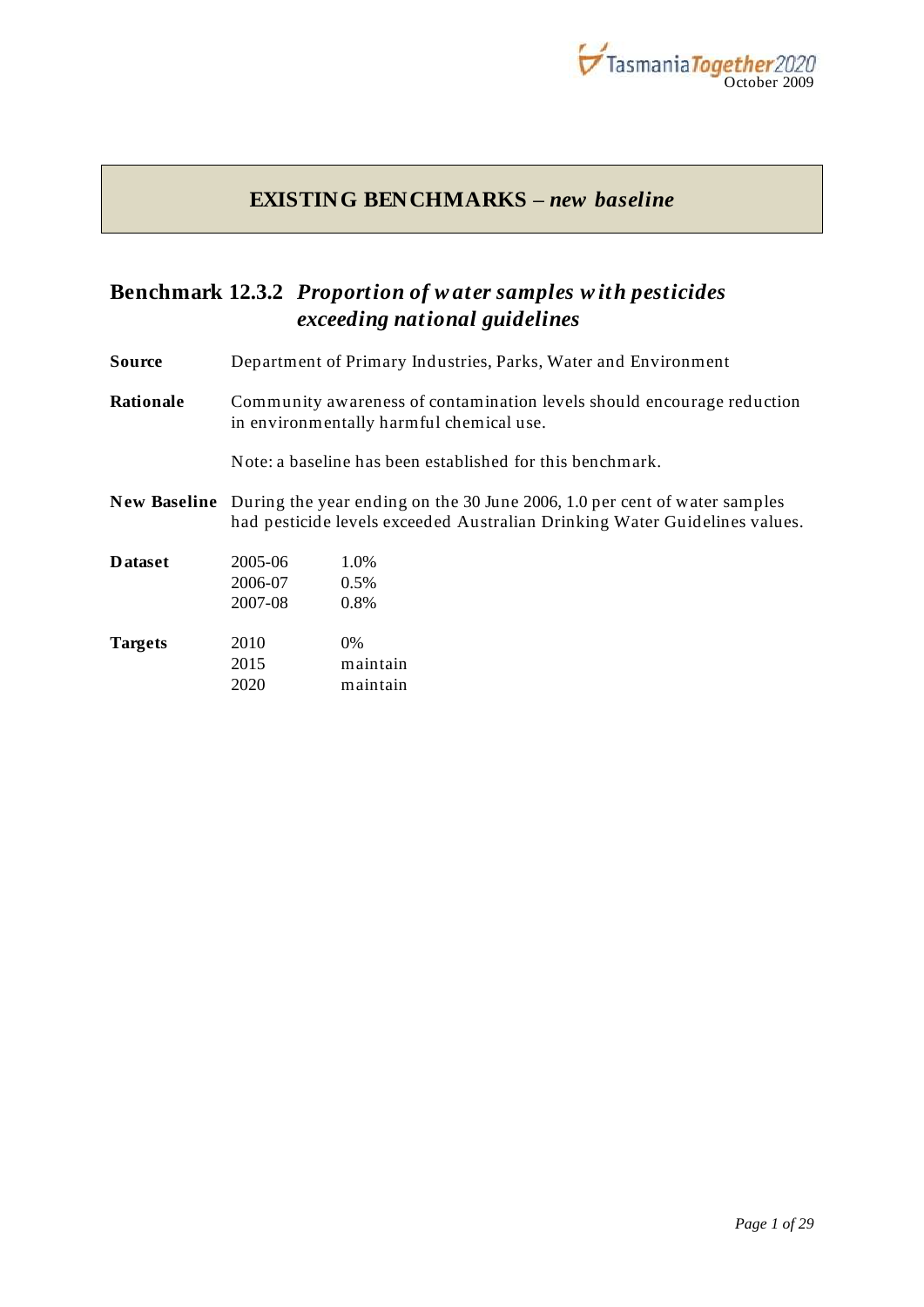

### **EXISTING BENCHMARKS –** *new targets*

### <span id="page-11-1"></span><span id="page-11-0"></span>**Benchmark 1.1.7** *Transport accessibility*

| Source          | Australian Bureau of Statistics                                                                                                                                                                                             |                                                         |
|-----------------|-----------------------------------------------------------------------------------------------------------------------------------------------------------------------------------------------------------------------------|---------------------------------------------------------|
| Rationale       | Access to affordable and reliable transport is important for accessing<br>employment, services and recreation. Reporting against this benchmark will<br>include young persons, older persons and persons with a disability. |                                                         |
|                 |                                                                                                                                                                                                                             | Note: targets have been established for this benchmark. |
| <b>Baseline</b> | In the year 2002 an estimated 87.5 percent of Tasmanians aged 18 and over<br>could easily get to the places they needed to go.                                                                                              |                                                         |
| <b>D</b> ataset | 2005<br>2006                                                                                                                                                                                                                | 87.5%<br>88.1%                                          |
| <b>Targets</b>  | 2010<br>2015<br>2020                                                                                                                                                                                                        | 90%<br>90%<br>90%                                       |

### <span id="page-11-2"></span>**Benchmark 3.2.1** *Proportion of persons (15-74) w ho are considered to be functionally literate*

| Source          | <b>Australian Bureau of Statistics</b>                                                                                                                                                                           |                |  |
|-----------------|------------------------------------------------------------------------------------------------------------------------------------------------------------------------------------------------------------------|----------------|--|
| Rationale       | Functional literacy is important for self-development and effective<br>engagement in community life.                                                                                                             |                |  |
|                 | Note: targets have been established that encompass both indicators under this<br>benchmark. In addition, quantitative literacy data is no longer available and has<br>therefore been deleted from the benchmark. |                |  |
| 3.2.1.1         | <b>Prose Literacy</b>                                                                                                                                                                                            |                |  |
| <b>Baseline</b> | In 1996, an estimated 51.7 percent of Tasmanians aged 15-74 were assessed<br>as having prose literacy skills at level 3 or higher.                                                                               |                |  |
| Dataset         | 1996<br>2006                                                                                                                                                                                                     | 51.7%<br>51.0% |  |
|                 |                                                                                                                                                                                                                  |                |  |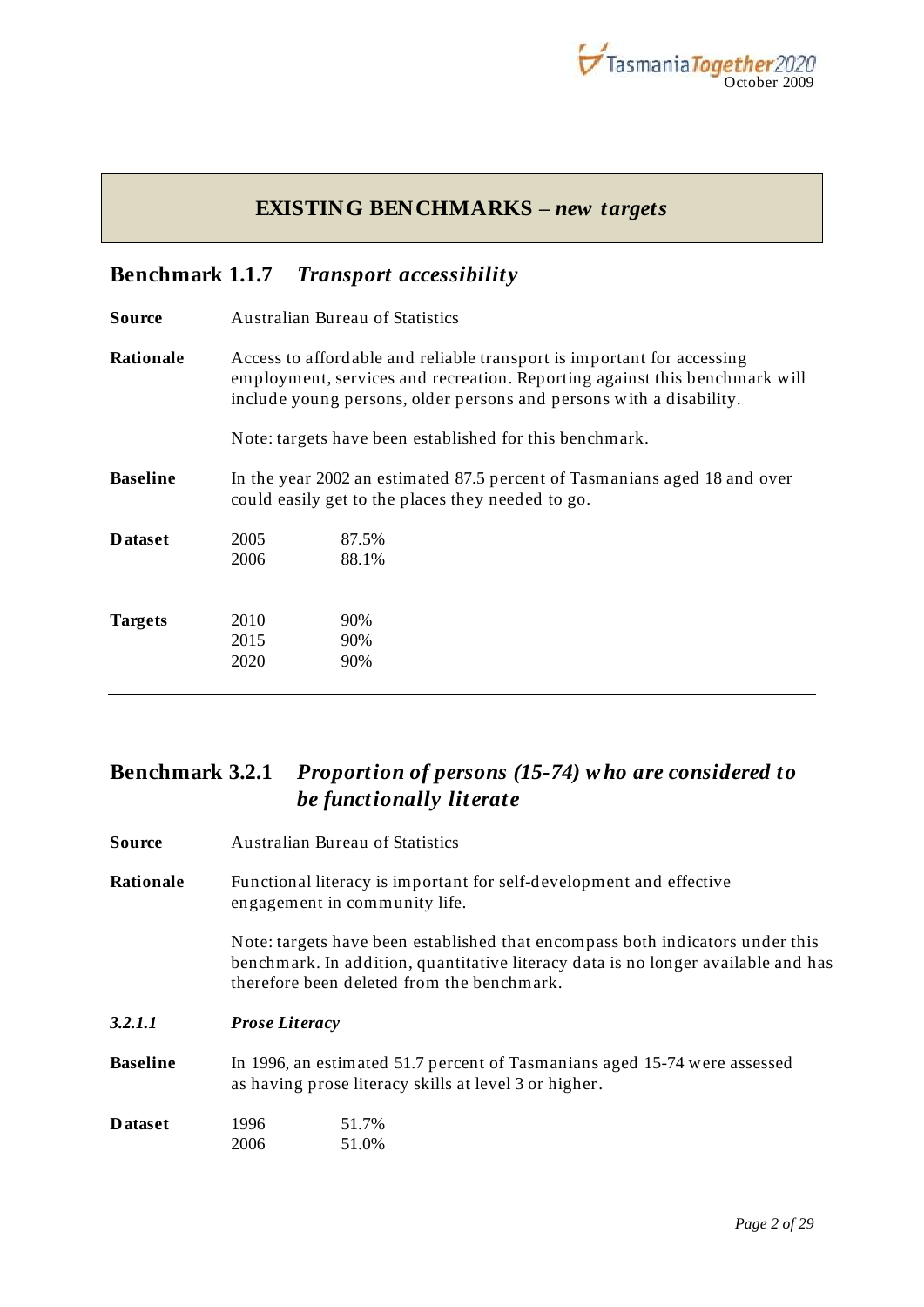

| 3.2.1.2         |                                                                                                                                       | <b>Document Literacy</b> |
|-----------------|---------------------------------------------------------------------------------------------------------------------------------------|--------------------------|
| <b>Baseline</b> | In 1996, an estimated 46.7 percent of Tasmanians aged 15-74 were assessed<br>as having document literacy skills at level 3 or higher. |                          |
| <b>D</b> ataset | 1996<br>2006                                                                                                                          | 46.7%<br>49.3%           |
| <b>Targets</b>  | <i>(for both indicators)</i><br>2010<br>2015<br>2020                                                                                  | 53.5%<br>56.0%<br>58.5%  |

#### <span id="page-12-0"></span>**Benchmark 5.1.1** *Older persons and people w ith a disability living in households, w hose need for assistance is fully met*

**Source** Australian Bureau of Statistics **Rationale** Support should be available for older Tasmanians and people with a disability who wish to remain living at home. "Need for assistance" covers the following activities: for those with a disability – self-care, mobility, communication, cognition or emotion, health care; and for all persons (regardless of disability) – paperwork, transport, housework, property maintenance or meal prep aration. Note: targets have been established for each indicator under this benchmark. *5.1.1.1 Persons w ith a disability needing assistance* **Baseline** In the year 2003, an estimated 62.2 percent of persons with a disability living in Tasmanian households who required assistance with one or more activity of everyday life, received assistance. **Targets** 2010 67% 2015 72% 2020 77% *5.1.1.2 Ages 60 or more needing assistance* **Baseline** In the year 2003, an estimated 65.9 percent of persons aged 60 or more living in Tasmanian households who required assistance with one or more activity of everyday life, received assistance. **Targets** 2010 72% 2015 78% 2020 84%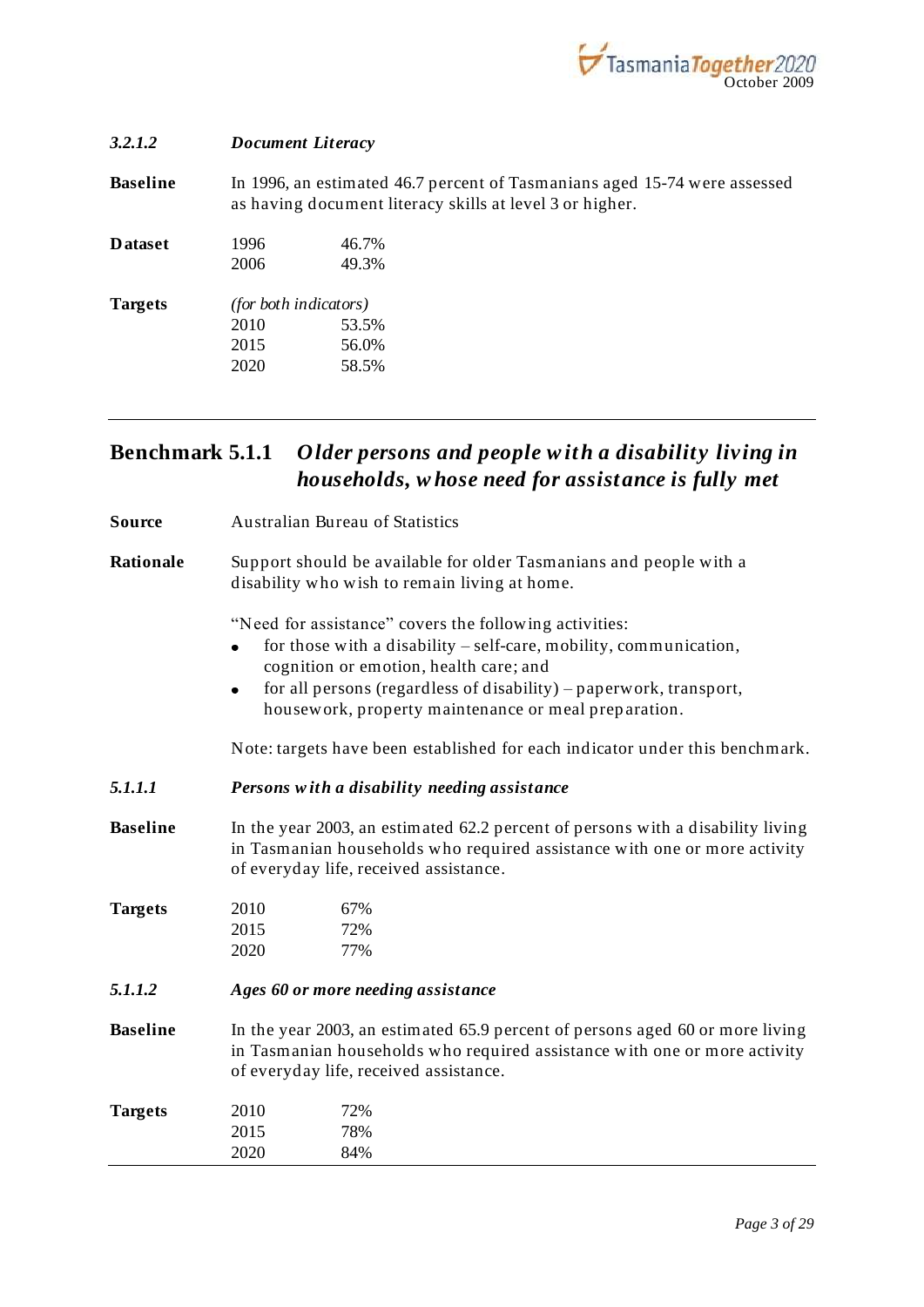

### <span id="page-13-0"></span>**Benchmark 6.3.2** *Number of schools integrating multicultural perspectives in the curriculum*

| <b>Source</b>   |                                                                                                                 | Department of Education                                                                                                             |  |  |
|-----------------|-----------------------------------------------------------------------------------------------------------------|-------------------------------------------------------------------------------------------------------------------------------------|--|--|
| Rationale       | Awareness of the benefits of a multicultural society should increase respect<br>for our multicultural heritage. |                                                                                                                                     |  |  |
|                 |                                                                                                                 | Note: targets have been established for this benchmark.                                                                             |  |  |
| <b>Baseline</b> |                                                                                                                 | As at 31st December 2004, 73 percent of Tasmanian public schools had<br>integrated multicultural perspectives into their curricula. |  |  |
| <b>D</b> ataset | 2004<br>2005<br>2006<br>2007                                                                                    | 73%<br>78%<br>75%<br>79%                                                                                                            |  |  |
| <b>Targets</b>  | 2010<br>2015<br>2020                                                                                            | 80%<br>90%<br>100%                                                                                                                  |  |  |

## <span id="page-13-1"></span>**Benchmark 10.7.2** *Food production value added*

| Source          | Department of Primary Industries, Parks, Water and the Environment                                                                                                                                                      |                                                         |
|-----------------|-------------------------------------------------------------------------------------------------------------------------------------------------------------------------------------------------------------------------|---------------------------------------------------------|
| Rationale       | Employment in rural areas, as well as Tasmania's economy and reputation<br>for high-quality food products, should be enhanced by quality processing<br>and packaging occurring here rather than interstate or overseas. |                                                         |
|                 |                                                                                                                                                                                                                         | Note: targets have been established for this benchmark. |
| <b>Baseline</b> | In the year ending 30 June 2004, businesses engaged along the food<br>production chain added an estimated \$2 091 million in value to the<br>Tasmanian economy.                                                         |                                                         |
| <b>D</b> ataset |                                                                                                                                                                                                                         |                                                         |
|                 | Year                                                                                                                                                                                                                    | $\mathbf{\$m}$                                          |
|                 | 2003-04                                                                                                                                                                                                                 | \$2 091                                                 |
|                 | 2004-05                                                                                                                                                                                                                 | \$2 103                                                 |
|                 | 2005-06                                                                                                                                                                                                                 | \$2 300                                                 |
|                 | 2006-07                                                                                                                                                                                                                 | \$2458                                                  |
| <b>Targets</b>  | 2010                                                                                                                                                                                                                    | 25% increase on 2005                                    |
|                 | 2015                                                                                                                                                                                                                    | 25% increase on 2010                                    |
|                 | 2020                                                                                                                                                                                                                    | 25% increase on 2015                                    |
|                 |                                                                                                                                                                                                                         |                                                         |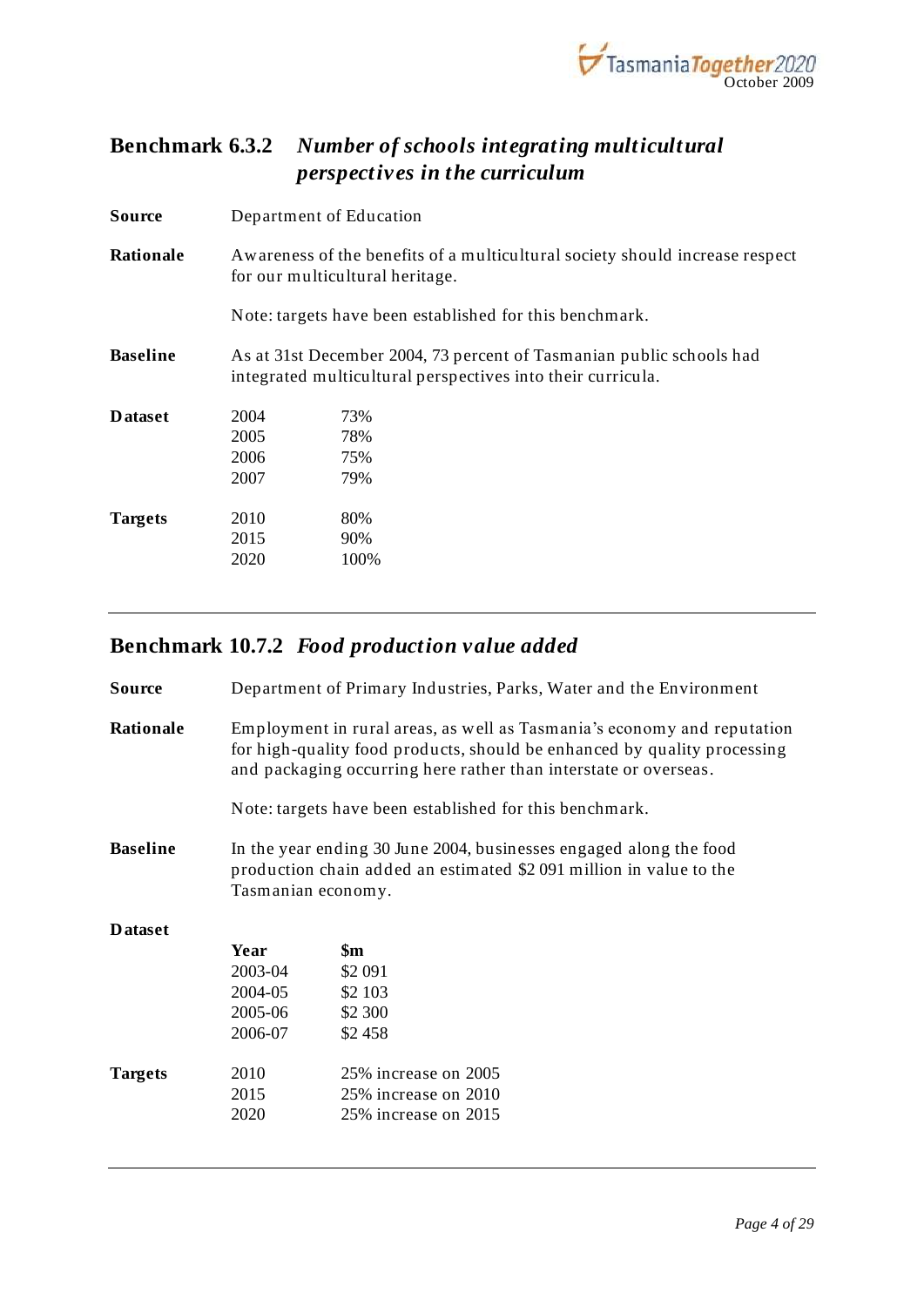

### <span id="page-14-0"></span>**EXISTING BENCHMARKS –** *new baselines and targets*

### <span id="page-14-1"></span>**Benchmark 5.5.3** *Participation of young people in community groups*

| Source          | <b>Australian Bureau of Statistics</b>                                                                                                                                                                   |                                                                        |  |
|-----------------|----------------------------------------------------------------------------------------------------------------------------------------------------------------------------------------------------------|------------------------------------------------------------------------|--|
| Rationale       | If the proportion of young people who participate in community groups<br>increases, it should reflect a greater input into the community and into<br>decision-making processes.                          |                                                                        |  |
|                 |                                                                                                                                                                                                          | Note: a baseline and targets have been established for this benchmark. |  |
| <b>Baseline</b> | An estimated 62 percent of Tasmanians aged 18-24 had been actively<br>involved in a social group, a civic group or a community support group at<br>sometime during a twelve month period ending in 2006. |                                                                        |  |
| <b>Targets</b>  | 2010<br>2015<br>2020                                                                                                                                                                                     | 65%<br>70%<br>75%                                                      |  |
|                 |                                                                                                                                                                                                          |                                                                        |  |

### <span id="page-14-2"></span>**Benchmark 5.6.3** *Teacher training in discrimination*

| Source          | Department of Education                                                                                                                                                                                                   |  |  |
|-----------------|---------------------------------------------------------------------------------------------------------------------------------------------------------------------------------------------------------------------------|--|--|
| Rationale       | Better qualified teachers in these areas should contribute to improved social<br>outcomes.                                                                                                                                |  |  |
|                 | Note: baselines and targets have been established that encompass both indicators<br>under this benchmark.                                                                                                                 |  |  |
| 5.6.3.1         | Race, gender and disability issues                                                                                                                                                                                        |  |  |
| <b>Baseline</b> | Over the three year period ending on the 31 December 2006, 55 percent of<br>the reported teaching staff had undertaken professional development<br>training on issues of race, gender and disability discrimination.      |  |  |
| <b>D</b> ataset | 2004-2006<br>55%<br>2005-2007<br>54%                                                                                                                                                                                      |  |  |
| 5.6.3.2         | Sexuality and identity                                                                                                                                                                                                    |  |  |
| <b>Baseline</b> | Over the three year period ending on the 31 December 2006, 31% of the<br>reported teaching staff had undertaken professional development training in<br>sexual and identity related discrimination and harassment issues. |  |  |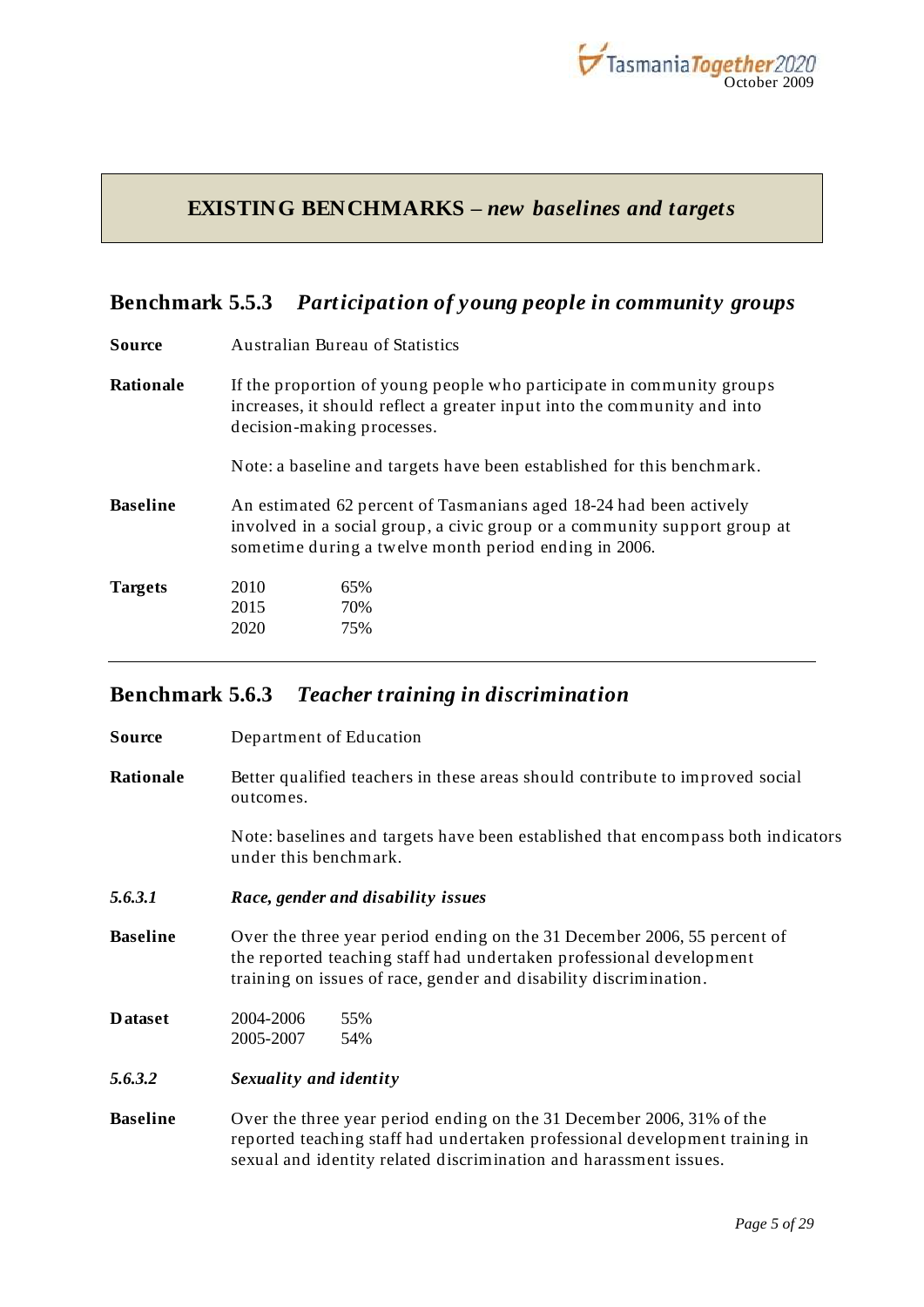

| <b>D</b> ataset | 2004-2006                    | 31%  |
|-----------------|------------------------------|------|
|                 | 2005-2007                    | 37%  |
| <b>Targets</b>  | <i>(for both indicators)</i> |      |
|                 | 2010                         | 75%  |
|                 | 2015                         | 100% |
|                 | 2020                         | 100% |
|                 |                              |      |

### <span id="page-15-0"></span>**Benchmark 8.1.1** *Proportion of people w ho think there are opportunities to have a real say on important issues*

| Source           | Australian Bureau of Statistics                                                                                                                                                                     |                                                                        |  |
|------------------|-----------------------------------------------------------------------------------------------------------------------------------------------------------------------------------------------------|------------------------------------------------------------------------|--|
| <b>Rationale</b> | People need to believe that they can have a say in decision-making processes<br>before effective participation will occur.                                                                          |                                                                        |  |
|                  |                                                                                                                                                                                                     | Note: a baseline and targets have been established for this benchmark. |  |
| <b>Baseline</b>  | In 2006, an estimated 36.7 percent of the Tasmanian population aged 18 or<br>more said they had opportunities to have a real say on important issues<br>either all of the time or most of the time. |                                                                        |  |
| <b>Targets</b>   | 2010                                                                                                                                                                                                | 40%                                                                    |  |
|                  | 2015                                                                                                                                                                                                | 45%                                                                    |  |
|                  | 2020                                                                                                                                                                                                | 50%                                                                    |  |
|                  |                                                                                                                                                                                                     |                                                                        |  |

### <span id="page-15-1"></span>**Benchmark 8.1.2** *Proportion of people participating in a decision-making process*

| Source          |      | Australian Bureau of Statistics                                                                                                                                                                                                                          |  |  |  |
|-----------------|------|----------------------------------------------------------------------------------------------------------------------------------------------------------------------------------------------------------------------------------------------------------|--|--|--|
| Rationale       |      | Participating in the decision-making processes should give people a better<br>understanding of the issues involved and provides an incentive for people to<br>help determine the future of their communities and contribute to realising<br>that future. |  |  |  |
|                 |      | Note: a baseline and targets have been established for this benchmark.                                                                                                                                                                                   |  |  |  |
| <b>Baseline</b> |      | In 2006, an estimated 47.5 percent of the Tasmanian population aged 18 or<br>more participated in decision-making processes.                                                                                                                             |  |  |  |
| <b>Targets</b>  | 2010 | 50%                                                                                                                                                                                                                                                      |  |  |  |
|                 | 2015 | 55%                                                                                                                                                                                                                                                      |  |  |  |
|                 | 2020 | 60%                                                                                                                                                                                                                                                      |  |  |  |
|                 |      |                                                                                                                                                                                                                                                          |  |  |  |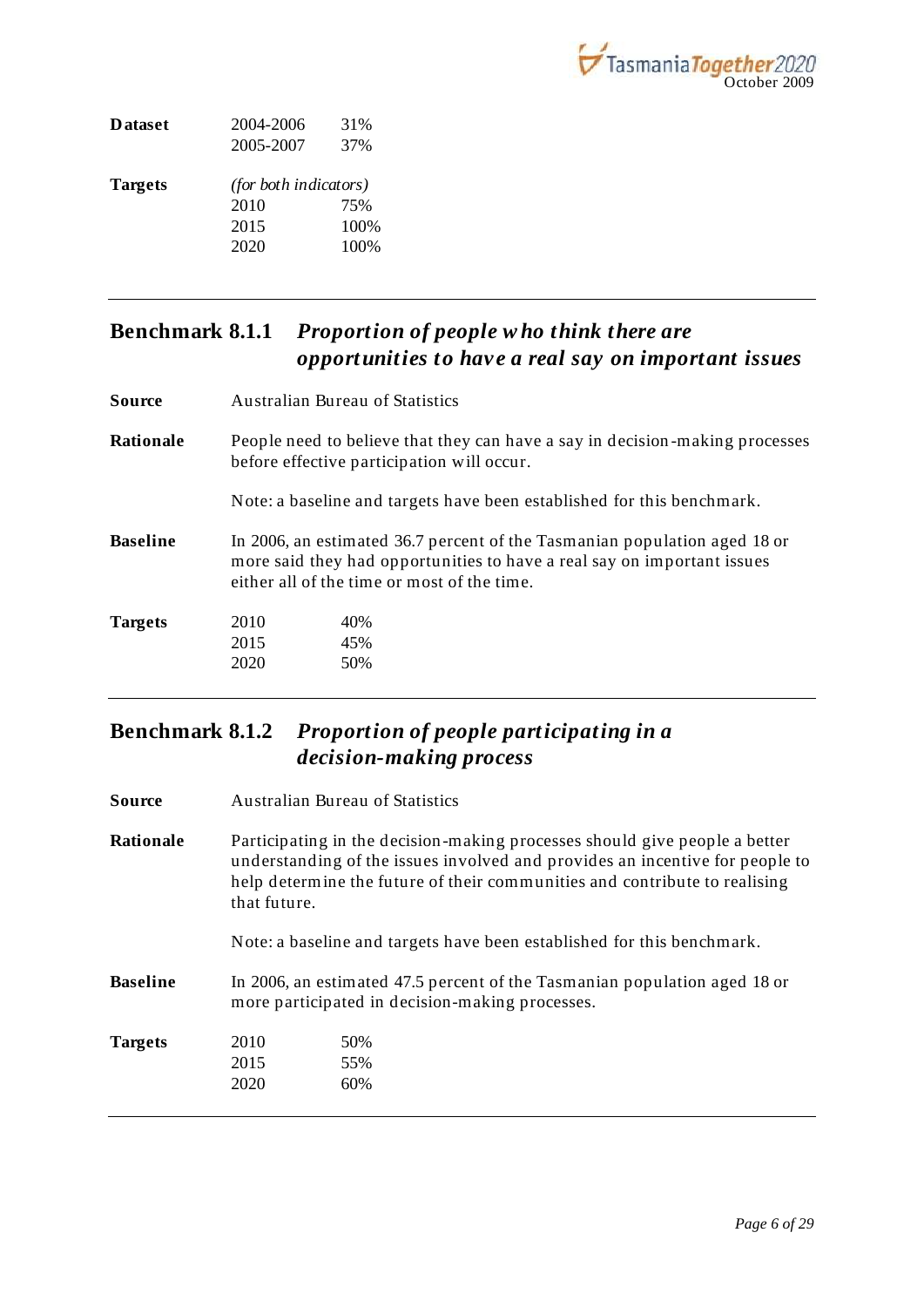

### <span id="page-16-0"></span>**Benchmark 8.1.4** *Involvement in community action to improve or protect local services or activities*

| Source          | Australian Bureau of Statistics                                                                                                           |                                                                     |  |
|-----------------|-------------------------------------------------------------------------------------------------------------------------------------------|---------------------------------------------------------------------|--|
| Rationale       | communities.                                                                                                                              | Involvement in community action should build stronger, more vibrant |  |
|                 | Note: a baseline and targets have been established for this benchmark.                                                                    |                                                                     |  |
| <b>Baseline</b> | In 2006, an estimated 28.2 percent of the Tasmanian population aged 18 or<br>more had worked to provide a local area service or activity. |                                                                     |  |
| <b>Targets</b>  | 2010<br>2015<br>2020                                                                                                                      | 33%<br>35%<br>37%                                                   |  |

### <span id="page-16-1"></span>**Benchmark 8.2.2** *Performance of students against national benchmarks for civics and citizenship*

| Source          |                                                                                                                                                   | Department of Education |                                                                                                                                                  |                    |                             |                            |                     |            |                    |                    |
|-----------------|---------------------------------------------------------------------------------------------------------------------------------------------------|-------------------------|--------------------------------------------------------------------------------------------------------------------------------------------------|--------------------|-----------------------------|----------------------------|---------------------|------------|--------------------|--------------------|
| Rationale       | The ability to participate in the democratic process in an informed way is a<br>core competency which should be nurtured in the education system. |                         |                                                                                                                                                  |                    |                             |                            |                     |            |                    |                    |
|                 |                                                                                                                                                   |                         | Note: baseline and targets have been established for this benchmark.                                                                             |                    |                             |                            |                     |            |                    |                    |
| <b>Baseline</b> |                                                                                                                                                   |                         | In October 2004, 48.1 percent of Grade 6 students achieved a proficient<br>standard or better in the national civics and citizenship assessment. |                    |                             |                            |                     |            |                    |                    |
| <b>D</b> ataset |                                                                                                                                                   |                         |                                                                                                                                                  |                    |                             |                            |                     |            |                    |                    |
|                 | <b>Test</b><br>year                                                                                                                               | <b>TAS</b><br>$\%$      | <b>NSW</b><br>$\%$                                                                                                                               | <b>VIC</b><br>$\%$ | <b>OLD</b><br>$\frac{6}{9}$ | <b>SA</b><br>$\frac{6}{9}$ | WA<br>$\frac{6}{9}$ | NT<br>$\%$ | <b>ACT</b><br>$\%$ | <b>AUS</b><br>$\%$ |
|                 | 2004                                                                                                                                              | 48.1                    | 56.6                                                                                                                                             | 57.7               | 37.3                        | 43.0                       | 38.5                | 40.6       | 60.5               | 50.0               |
|                 | 2007                                                                                                                                              | 52.5                    | 64.2                                                                                                                                             | 58.6               | 41.2                        | 43.4                       | 39.6                | 27.7       | 59.9               | 53.4               |
| <b>Targets</b>  | 2010<br>2015<br>2020                                                                                                                              |                         | Achieve national average<br>Within the top 3 performing states<br>Within the top 3 performing states                                             |                    |                             |                            |                     |            |                    |                    |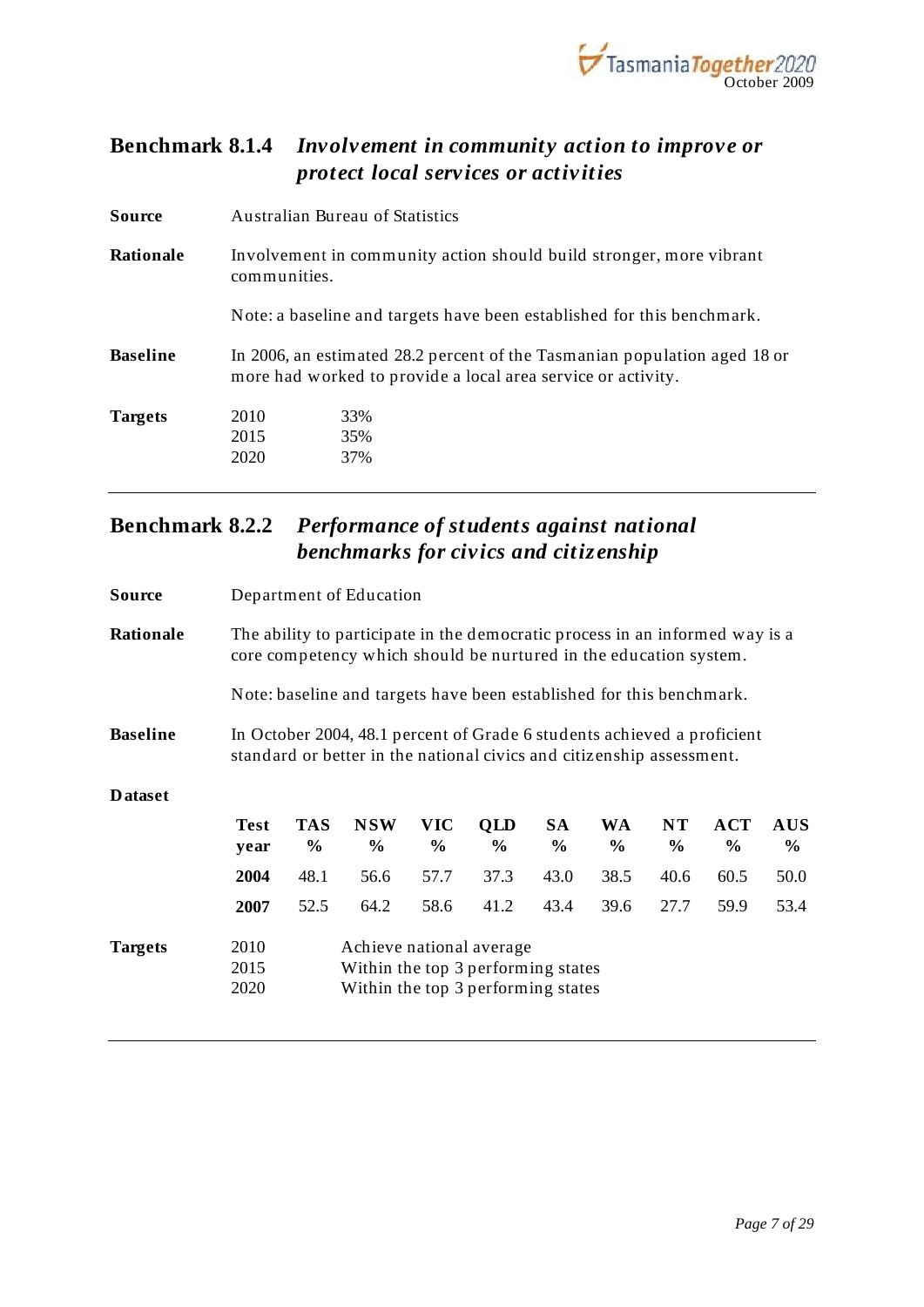

### <span id="page-17-0"></span>**Benchmark 8.4.3** *People w ho feel comfortable contacting someone in government for information*

| Source          |      | Australian Bureau of Statistics                                                                                                                                                                                       |  |  |
|-----------------|------|-----------------------------------------------------------------------------------------------------------------------------------------------------------------------------------------------------------------------|--|--|
| Rationale       |      | The ease with which people are able to get information is one indicator of<br>how open and accessible our government is.                                                                                              |  |  |
|                 |      | Note: a baseline and targets have been established for this benchmark.                                                                                                                                                |  |  |
| <b>Baseline</b> |      | In 2006, an estimated 45.1 percent of the Tasmanian population aged 18 or<br>more knew a State, Federal or local government representative or employee<br>they felt comfortable contacting for information or advice. |  |  |
| <b>Targets</b>  | 2010 | 48%                                                                                                                                                                                                                   |  |  |
|                 | 2015 | 51%                                                                                                                                                                                                                   |  |  |
|                 | 2020 | 55%                                                                                                                                                                                                                   |  |  |
|                 |      |                                                                                                                                                                                                                       |  |  |

### <span id="page-17-1"></span>**Benchmark 8.4.4** *Proportion of people w ho have difficulty accessing government services*

| Source          | Australian Bureau of Statistics                                                                                                                    |                 |  |
|-----------------|----------------------------------------------------------------------------------------------------------------------------------------------------|-----------------|--|
| Rationale       | Government services should be accessible for the people they are designed<br>to serve.                                                             |                 |  |
|                 | Note: a baseline and targets have been established for this benchmark.                                                                             |                 |  |
| <b>Baseline</b> | In 2006, an estimated 13.7 percent of the Tasmanian population aged 18 or<br>more said they had difficulty accessing government service providers. |                 |  |
| <b>Targets</b>  | 2010<br>2015<br>2020                                                                                                                               | 10%<br>6%<br>3% |  |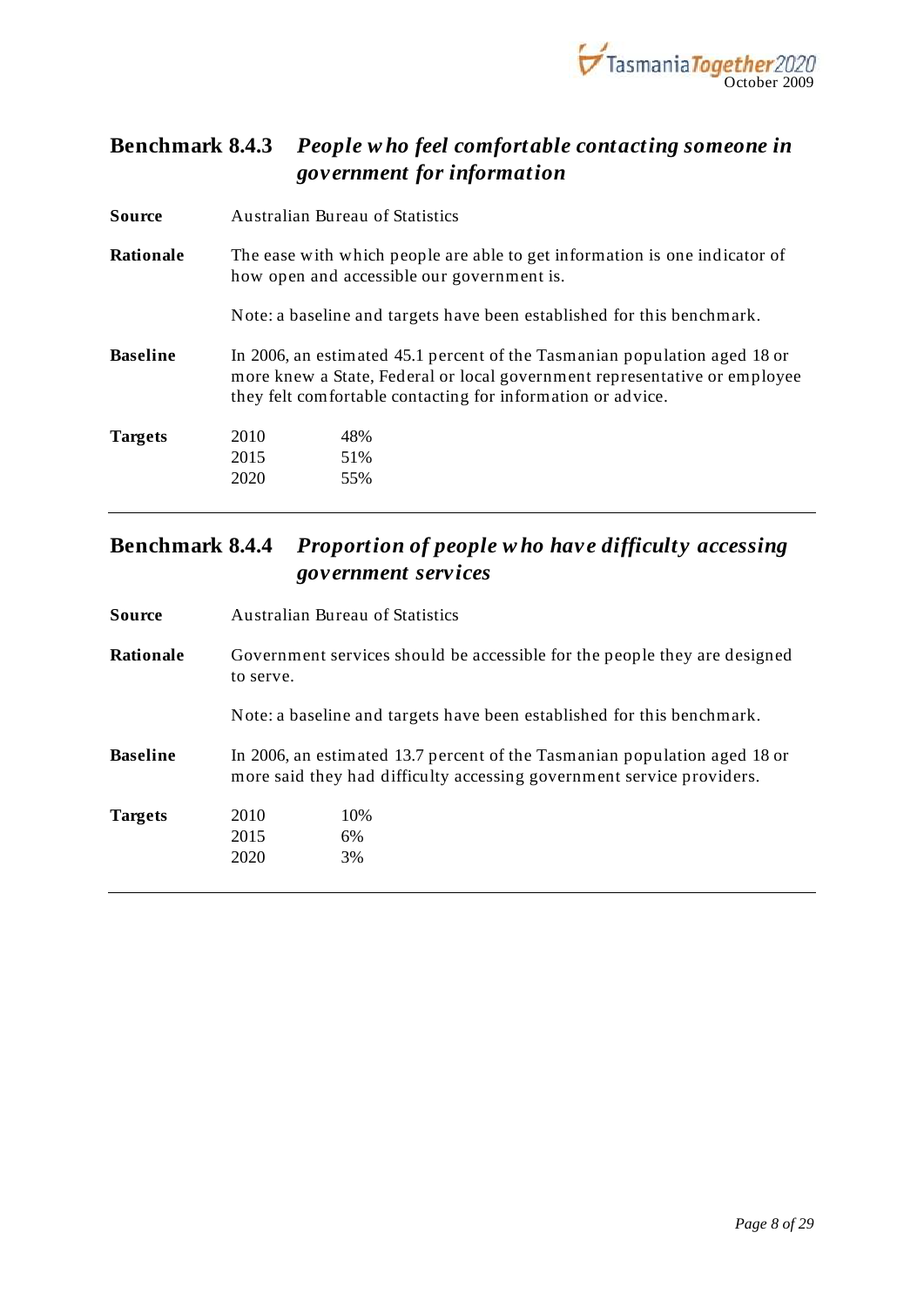

#### **EXISTING BENCHMARKS –** *various amendments*

### <span id="page-18-1"></span><span id="page-18-0"></span>**Benchmark 1.1.8** *Proportion of retired Tasmanians w ho rely on government pensions or allow ances as a main source of income*

- **Source** Australian Bureau of Statistics
- **Rationale** Retirement planning by Tasmania's ageing population will help achieve financial independence.

Note: a change has been made to the way this measure is reported. The original baseline was measuring the primary source of income at the beginning of retirement and the amended baseline measures the current income during the year of survey. This provides a more accurate picture of the proportion of retirees relying on government pensions during a given year. Targets have also been established for this benchmark.

**Baseline** During the year 2004-05 an estimated 67.9% of retired Tasmanians relied on government pensions or allowances as their main source of income. This compares with national average of 66.5%.

| <b>D</b> ataset |              | <b>TAS</b> | <b>AUS</b>                                                     |
|-----------------|--------------|------------|----------------------------------------------------------------|
|                 | 2005         | 67.9%      | 66.5%                                                          |
|                 | 2006         | 65.1%      | 65.5%                                                          |
| <b>Targets</b>  | 2010         |            | 1% below the national average                                  |
|                 | 2015<br>2020 |            | 1% below the national average<br>1% below the national average |

### <span id="page-18-2"></span>**Benchmark 2.1.6** *Proportion of adult offenders convicted again w ithin tw o years*

- **Source** Department of Justice
- **Rationale** A reduction in re-offending is one measure of effectiveness of the criminal justice system.

Note: a change has been made to the way this measure is reported, from a single year measure to a three year rolling annual average. The baseline has been amended to reflect this change and new targets have been developed.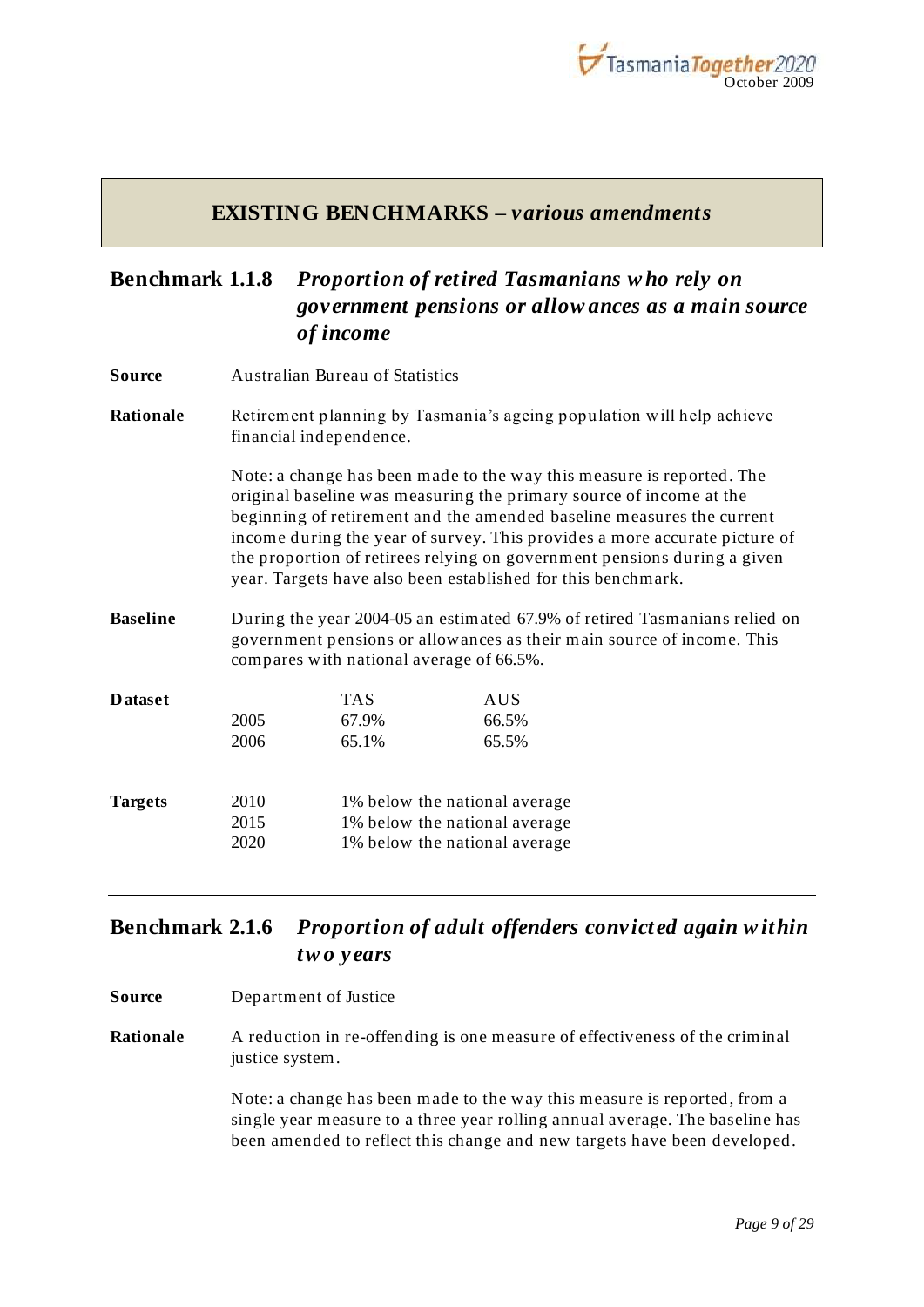

| <b>Baseline</b> | During the three years to 30 June 2002, 2003 and 2004, the average annual |
|-----------------|---------------------------------------------------------------------------|
|                 | rate of adult offenders released from prison or completing a community    |
|                 | based corrections order who had returned to corrections again within two  |
|                 | years was 22.4 percent.                                                   |

| <b>D</b> ataset | 2002-04<br>2003-05<br>2004-06 | 22.4%<br>22.3%<br>23.5%                                         |
|-----------------|-------------------------------|-----------------------------------------------------------------|
| <b>Targets</b>  | 2010<br>2015<br>2020          | reduction on baseline<br>reduction on 2010<br>reduction on 2015 |

## <span id="page-19-0"></span>**Benchmark 4.3.1** *Prevalence of Problem Gambling*

| Source          | Department of Health and Human Services                                                                                                                                                                              |      |  |  |
|-----------------|----------------------------------------------------------------------------------------------------------------------------------------------------------------------------------------------------------------------|------|--|--|
| Rationale       | Problem gamblers can negatively affect themselves, their family and the<br>community.                                                                                                                                |      |  |  |
|                 | Note: there has been a change in the survey instrument used to collect<br>problem gambling data, representing a break in the data series. The baseline<br>and targets have been amended to incorporate the new data. |      |  |  |
| <b>Baseline</b> | A survey conducted in October 2005, found that an estimated 1.7 percent of<br>the adult population were problem gamblers or at risk of becoming problem<br>gamblers.                                                 |      |  |  |
| <b>Dataset</b>  | 2005                                                                                                                                                                                                                 | 1.7% |  |  |
|                 | 2007                                                                                                                                                                                                                 | 1.4% |  |  |
| <b>Targets</b>  | 2010                                                                                                                                                                                                                 | 1.3% |  |  |
|                 | 2015                                                                                                                                                                                                                 | 1.0% |  |  |
|                 | 2020                                                                                                                                                                                                                 | 0.8% |  |  |
|                 |                                                                                                                                                                                                                      |      |  |  |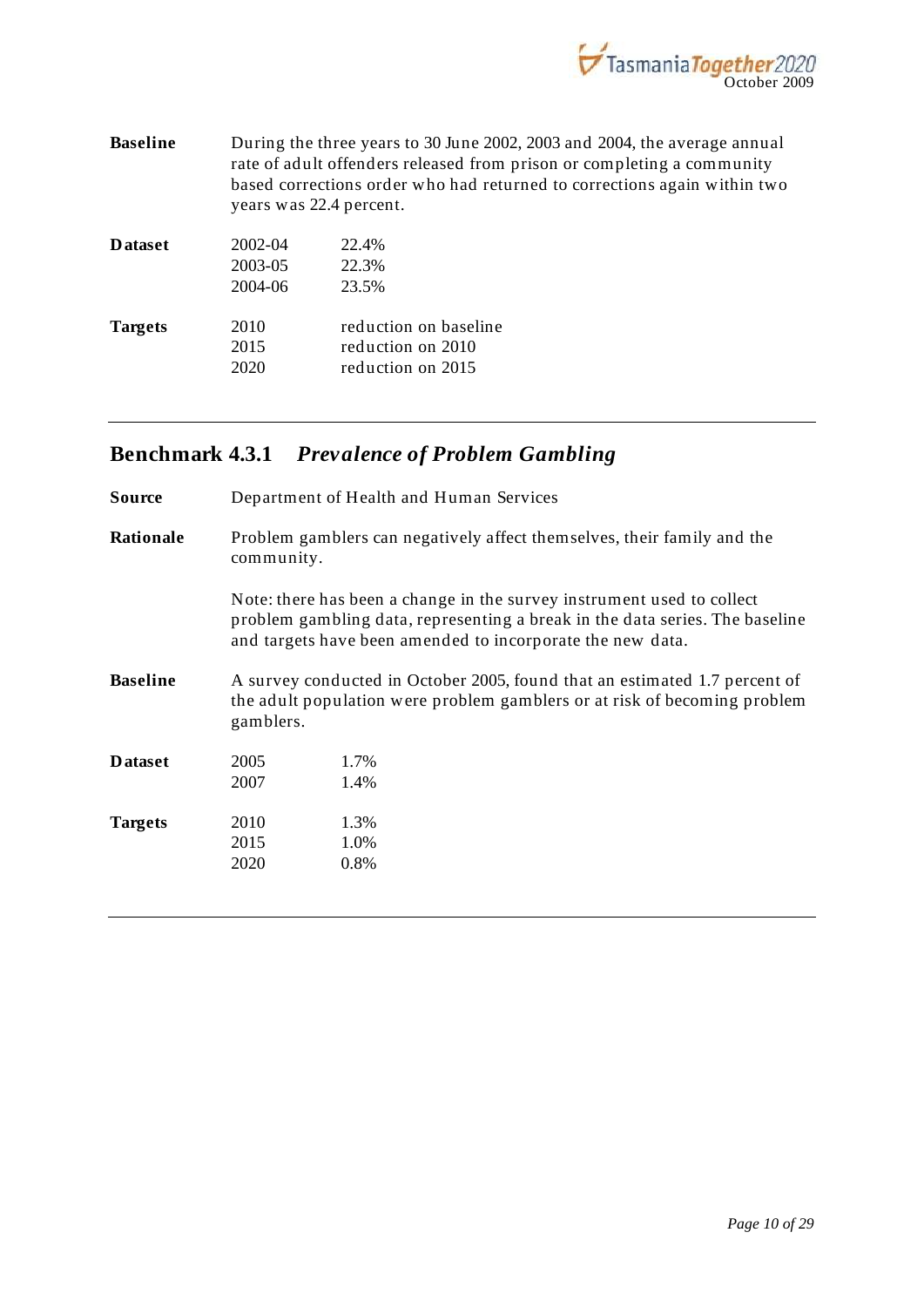

### <span id="page-20-0"></span>**Benchmark 6.5.2** *Percentage of significant items conserved*

| Source          | Department of Education                                                                                                                                                                                                                                                                                                                         |                                                                             |  |  |
|-----------------|-------------------------------------------------------------------------------------------------------------------------------------------------------------------------------------------------------------------------------------------------------------------------------------------------------------------------------------------------|-----------------------------------------------------------------------------|--|--|
| Rationale       | items.                                                                                                                                                                                                                                                                                                                                          | There is a need to prevent the deterioration of important cultural heritage |  |  |
|                 | Note: advice relied upon to amend targets during the Tasmania Together five<br>year review in 2006 was incorrect. The original targets are recognised as<br>being more reflective of the community's wishes for the future than those<br>targets put into place in 2006. Therefore, it is proposed that the original<br>targets are reinstated. |                                                                             |  |  |
| <b>Baseline</b> | As at 30th June 2001, 20 percent of the significant items held by the State<br>Library of Tasmania, the Archives Office of Tasmania, the Tasmanian<br>Museum and Art Gallery and the Queen Victoria Museum and Art Gallery<br>were conserved.                                                                                                   |                                                                             |  |  |
| <b>Dataset</b>  | 2001<br>2002<br>2003<br>2004<br>2005<br>2006<br>2007                                                                                                                                                                                                                                                                                            | 20.0%<br>45.0%<br>51.0%<br>40.0%<br>54.0%<br>47.5%<br>48.3%                 |  |  |
| <b>Targets</b>  | 2005<br>2010<br>2015<br>2020                                                                                                                                                                                                                                                                                                                    | 25%<br>50%<br>75%<br>100%                                                   |  |  |

### <span id="page-20-1"></span>**Benchmark 9.2.1** *Proportion of employees w ith family and community commitments w ho have flexible w ork arrangements*

**Source** Australian Bureau of Statistics

**Rationale** Tasmanians should have a good work/ leisure balance.

Note: A baseline and targets have been established for this benchmark. In addition, indicator wording has been amended from original "*Proportion of employees who have flexible work commitments*" to include *"with family and community engagements"* as this is what is measured in the source survey.

**Baseline** In 2006, an estimated 85.7 percent of employees that had family and community commitments also had flexible work arrangements.

| <b>Targets</b> | 2010 | 89% |
|----------------|------|-----|
|                | 2015 | 92% |
|                | 2020 | 95% |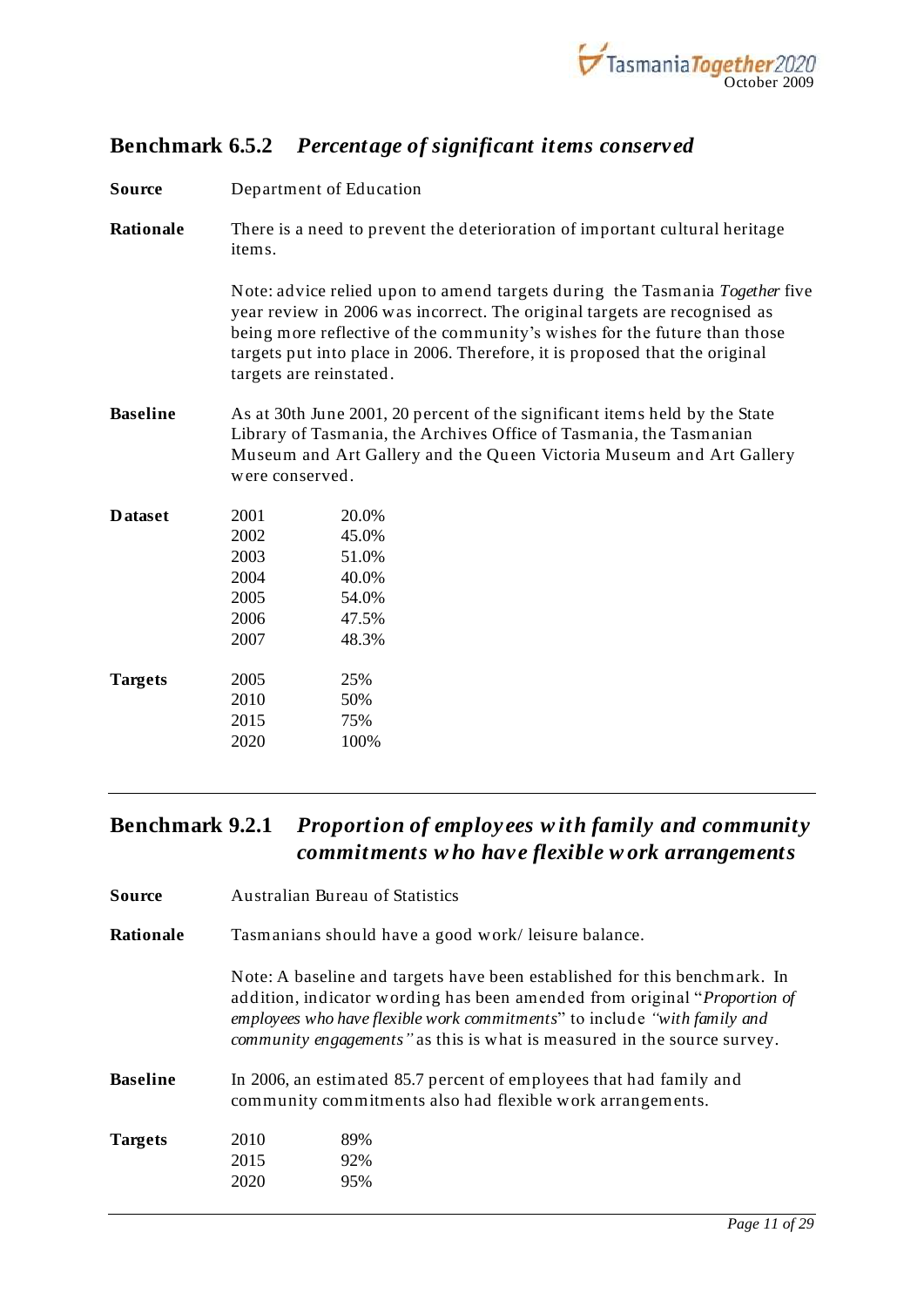

#### <span id="page-21-0"></span>**Benchmark 10.4.3** *Grow th in the number of small businesses*

| Source          | <b>Australian Bureau of Statistics</b>                                                                                                                                                                 |                      |                          |            |  |                                                                           |
|-----------------|--------------------------------------------------------------------------------------------------------------------------------------------------------------------------------------------------------|----------------------|--------------------------|------------|--|---------------------------------------------------------------------------|
| Rationale       | Small business is an important ingredient for economic and employment<br>growth.                                                                                                                       |                      |                          |            |  |                                                                           |
|                 | Note: the data series has changed due to discontinuation of the original<br>been amended accordingly and new targets have been developed.                                                              |                      |                          |            |  | Australian Bureau of Statistics source data. The baseline and dataset has |
| <b>Baseline</b> | The three year rolling annual average growth in the number of small<br>businesses operating in Tasmania from 2004 to 2006 was 1.9%. This<br>compared with national growth of 1.6% for the same period. |                      |                          |            |  |                                                                           |
| <b>D</b> ataset | Three year rolling                                                                                                                                                                                     |                      |                          |            |  |                                                                           |
|                 | annual average                                                                                                                                                                                         |                      | <b>TAS</b>               | <b>AUS</b> |  |                                                                           |
|                 | 2004-2006                                                                                                                                                                                              |                      | 1.9%                     | 1.6%       |  |                                                                           |
|                 | 2005-2007                                                                                                                                                                                              |                      | 1.9%                     | 1.8%       |  |                                                                           |
| <b>Targets</b>  | 2010<br>2015<br>2020                                                                                                                                                                                   | maintain<br>maintain | Achieve national average |            |  |                                                                           |

#### <span id="page-21-1"></span>**Benchmark 10.8.4** *Exports of food, agriculture and fisheries*

**Source** Department of Primary Industries, Parks, Water and the Environment

**Rationale** We should further develop the potential of our primary sector.

Note: this indicator is enhanced by disaggregating 'interstate' and 'overseas' components and the reporting has been amended accordingly. In addition, targets have been amended to better reflect the recent and expected level of growth in this industry.

**Baseline** During the 12 months ending on 30th June 2004, products of the Tasmanian food, agriculture and fisheries industry to the value of \$1 013.0 million were exported to the Australian mainland. In the same period, Tasmanian food, agriculture and fisheries industry goods worth \$453.1 million were exported to overseas markets.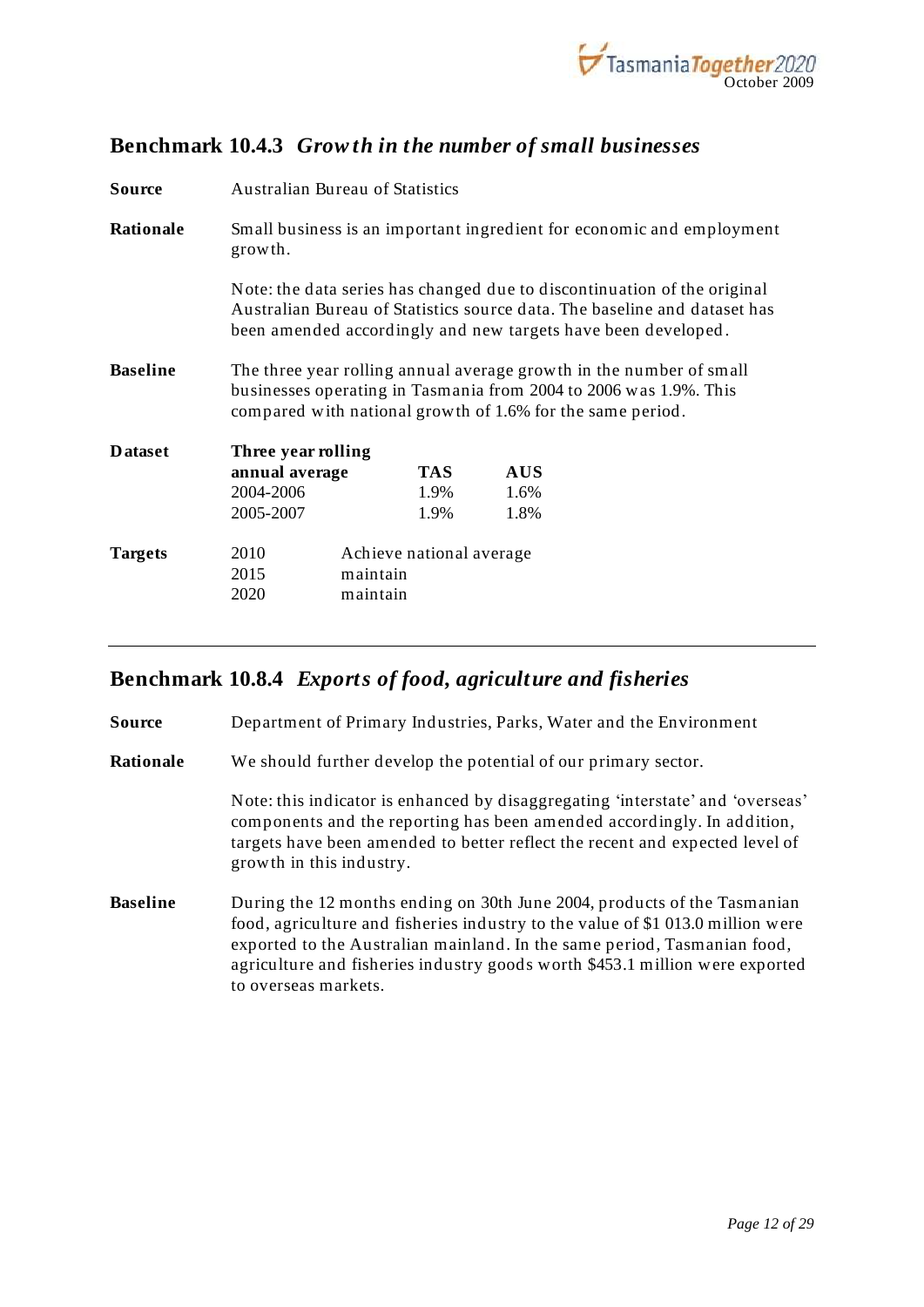

#### **Graph and dataset**



| Year    | Interstate exports<br>$\mathbf{\$m}$ | Overseas exports<br>$\mathbf{\$m}$ | <b>Total exports</b><br>$\mathbf{\$m}$ |
|---------|--------------------------------------|------------------------------------|----------------------------------------|
| 2003-04 | 1 0 1 3 .0                           | 453.1                              | 1466.1                                 |
| 2004-05 | 1 0 3 5 .0                           | 476.4                              | 1511.4                                 |
| 2005-06 | 1 173.7                              | 466.5                              | 1 640.2                                |
| 2006-07 | 1 303.7                              | 522.4                              | 1826.1                                 |

2010 25% increase on 2005 2015 25% increase on 2010 2020 25% increase on 2015

### <span id="page-22-0"></span>**Benchmark 11.4.3.2** *Reservation shortfall in relation to RFA targeted communities on private land*

**Source** Department of Primary Industries, Parks, Water and the Environment

**Rationale** Reservation means the area is managed formally to maintain natural heritage. An adequate reserve system for natural heritage is a major component of nature conservation.

> Note: The original benchmark 11.4.3 was recently divided into two separate measures, 11.4.3.1 for public land and 11.4.3.2 for private land. The following baseline and targets have been developed to apply to the private land component of the indicator as they were not established at the time that the division was made.

**Baseline** As at April 2002, there was a shortfall of 85 000 hectares in reservation approvals to meet the 2012 target objectives of the Regional Forest Agreement for the protection of forest communities on private land.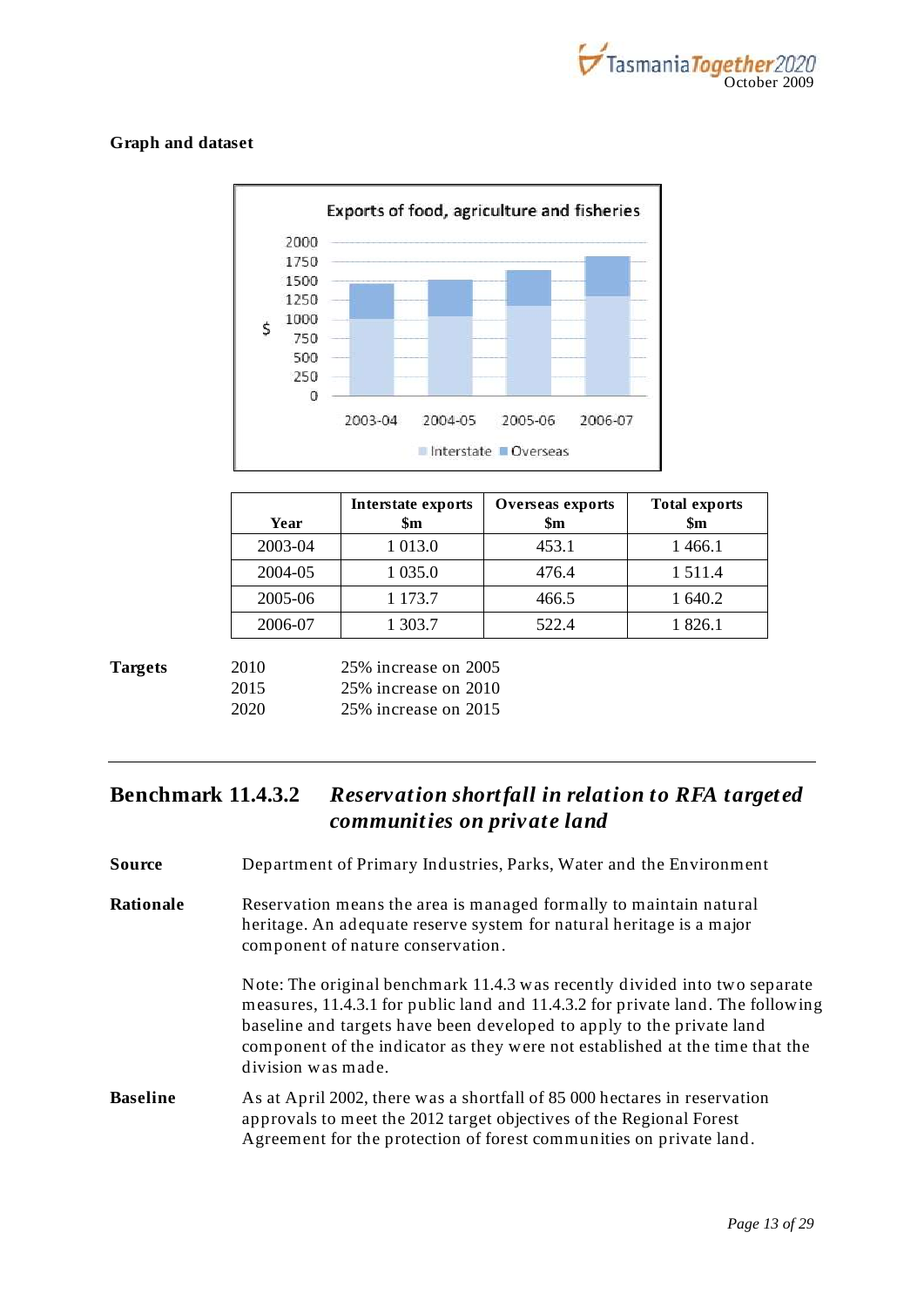

| <b>D</b> ataset | Apr-02    | 85.0 ha                                               |
|-----------------|-----------|-------------------------------------------------------|
|                 | Apr-03    | 77.1 ha                                               |
|                 | Apr- $04$ | 77.2 ha                                               |
|                 | Apr- $05$ | 68.4 ha                                               |
|                 | Apr-06    | 66.8 ha                                               |
|                 | $Jun-07$  | 43.0 ha                                               |
|                 | $Jun-08$  | 35.0 ha                                               |
| <b>Targets</b>  | 2010      | progress toward the 2012 RFA targets (zero shortfall) |
|                 | 2015      | maintain zero shortfall against 2012 RFA target       |
|                 | 2020      | maintain zero shortfall against 2012 RFA target       |
|                 |           |                                                       |

## <span id="page-23-0"></span>**Benchmark 12.1.2** *Threatened native vegetation communities*

| <b>Source</b>   | Department of Primary Industries, Parks, Water and Environment                                                                                                                                                                                                                |  |  |  |  |
|-----------------|-------------------------------------------------------------------------------------------------------------------------------------------------------------------------------------------------------------------------------------------------------------------------------|--|--|--|--|
| Rationale       | The retention of native vegetation is one indicator of sustainably managed<br>natural resources.                                                                                                                                                                              |  |  |  |  |
|                 | Note: The original benchmark 12.1.2 has been divided into two separate<br>benchmarks:                                                                                                                                                                                         |  |  |  |  |
|                 | - 12.1.2 Threatened native vegetation communities (containing two measures):<br>- 12.1.2.1 extinguished communities;                                                                                                                                                          |  |  |  |  |
|                 | - 12.1.2.2 newly threatened communities; and                                                                                                                                                                                                                                  |  |  |  |  |
|                 | - 12.1.3 Percentage of Tasmania covered by native vegetation                                                                                                                                                                                                                  |  |  |  |  |
|                 | The division was made in order to distinguish sustainable management of<br>native vegetation from extinguished or newly threatened vegetation<br>communities. Benchmark 12.1.3 represents a new benchmark and is included<br>in the "New Benchmarks" section (refer page 22). |  |  |  |  |
|                 | Targets have been adjusted to suit amended benchmark 12.1.2 which<br>includes the following components:                                                                                                                                                                       |  |  |  |  |
| 12.1.2.1        | <b>Extinguished vegetation communities</b>                                                                                                                                                                                                                                    |  |  |  |  |
| <b>Baseline</b> | During the year to 30 June 2007, no native Tasmanian vegetation<br>communities were extinguished.                                                                                                                                                                             |  |  |  |  |
| <b>Dataset</b>  | 2006-07<br>$\theta$<br>2007-08<br>$\theta$                                                                                                                                                                                                                                    |  |  |  |  |
| 12.1.2.2        | Vegetation communities becoming threatened                                                                                                                                                                                                                                    |  |  |  |  |
| <b>Baseline</b> | During the year to 30 June 2007, no native Tasmanian vegetation<br>communities were added to the existing list of 39 threatened communities.                                                                                                                                  |  |  |  |  |
| <b>Dataset</b>  | 2006-07<br>$\mathbf{0}$<br>2007-08<br>$\theta$                                                                                                                                                                                                                                |  |  |  |  |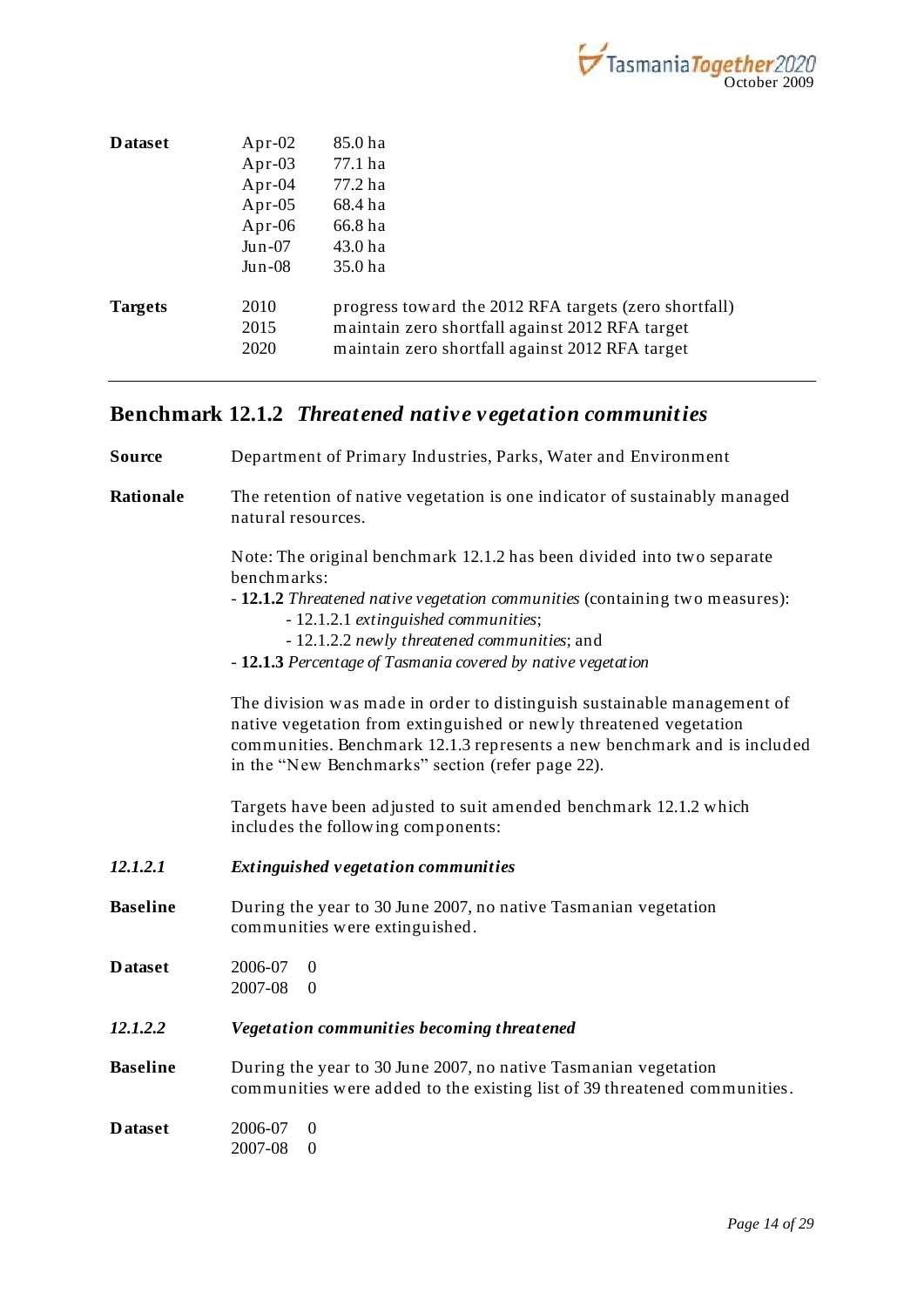

| <i>(for both measures)</i> |                   |  |
|----------------------------|-------------------|--|
| 2010                       | 0                 |  |
| 2015                       | $\mathbf{\Omega}$ |  |
| 2020                       | $\mathbf{\Omega}$ |  |
|                            |                   |  |

### <span id="page-24-0"></span>**Benchmark 12.2.1** *Proportion of w ater measurement sites show ing increase in turbidity*

- **Source** Department of Primary Industries, Parks, Water and Environment
- **Rationale** Turbidity is one measure of soil erosion .

Note: the measurement of this benchmark has changed. As a result the indicator wording for the benchmark has been amended from *Proportion of water measurement sites showing no increase in turbidity* to *Proportion of water measurement sites showing increase in turbidity.* A new baseline has been established and targets have been amended.

**Baseline** During the year ending 30 June 2008, 7.7 percent of Water Quality Monitoring Stations showed turbidity levels that exceed trigger values.

| <b>Dataset</b> | 2007-08<br>2008-09   | 7.7%<br>5.9%                                                                       |
|----------------|----------------------|------------------------------------------------------------------------------------|
| <b>Targets</b> | 2010<br>2015<br>2020 | no increase in exceedences<br>50% decrease on baseline<br>75% decrease on baseline |

### <span id="page-24-1"></span>**Benchmark 12.4.1** *Levels of greenhouse gas emissions (mega tonnes)*

| Source          | Australian Greenhouse Office                                                                                                                                                                           |  |  |  |
|-----------------|--------------------------------------------------------------------------------------------------------------------------------------------------------------------------------------------------------|--|--|--|
| Rationale       | Greenhouse gases can adversely impact the environment and our quality of<br>life.                                                                                                                      |  |  |  |
|                 | Note: the estimation methodologies used by the National Greenhouse<br>Accounts have changed. The baseline and dataset have been amended to<br>reflect this change and new targets have been developed. |  |  |  |
| <b>Baseline</b> | During the year 2000, greenhouse gas emissions from Tasmania were<br>estimated to be 8.1 mega tonnes of carbon dioxide equivalent.                                                                     |  |  |  |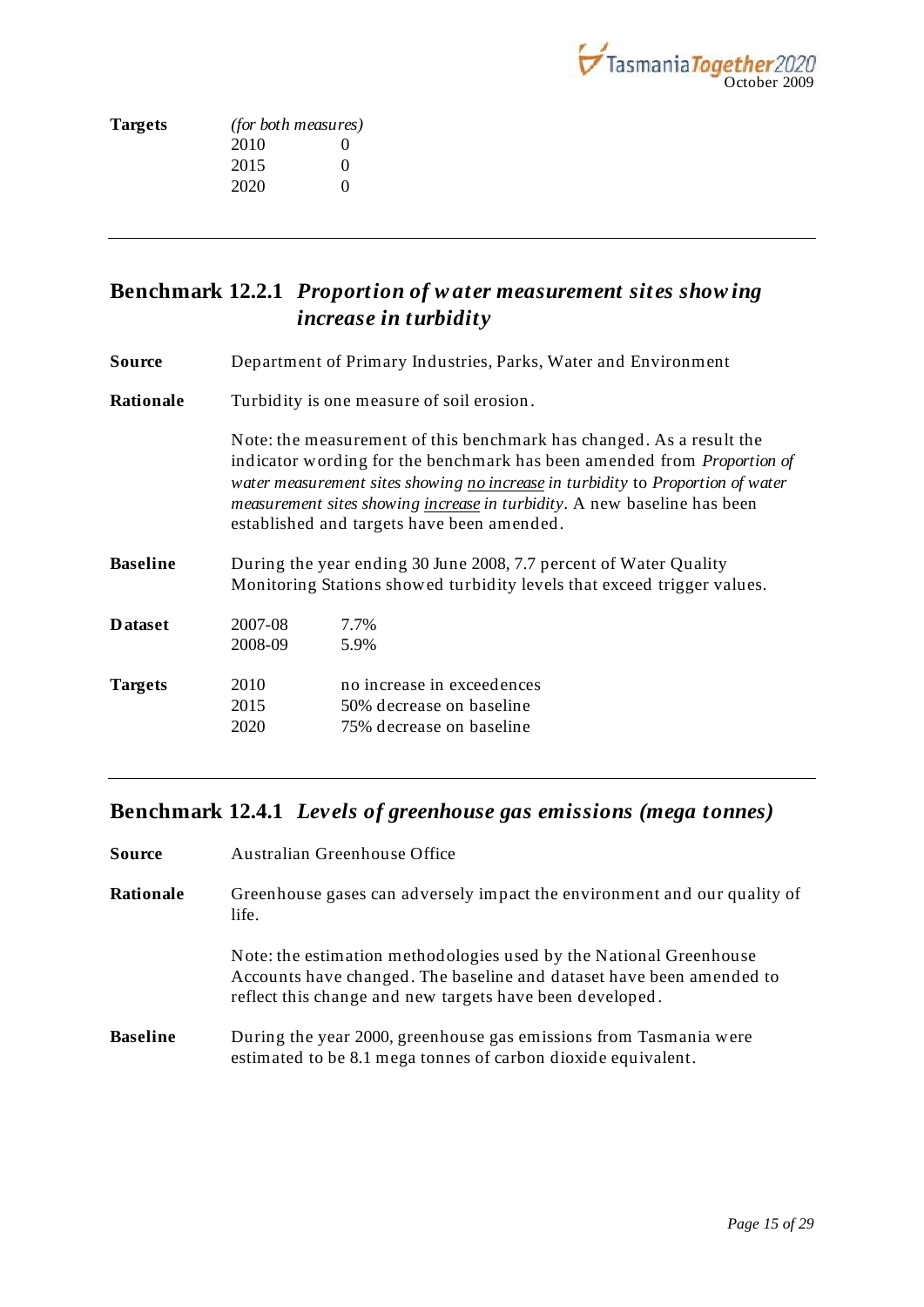

| <b>Dataset</b> | 2000 | 8.1 Mt             |
|----------------|------|--------------------|
|                | 2001 | 8.1 Mt             |
|                | 2002 | $7.8\mathrm{Mt}$   |
|                | 2003 | 8.4 Mt             |
|                | 2004 | 8.6 Mt             |
|                | 2005 | 8.9 Mt             |
|                | 2006 | $8.5 \mathrm{M}$ t |
|                | 2007 | $8.5 \mathrm{M}$ t |
| <b>Targets</b> | 2010 | $6.9$ Mt           |
|                | 2015 | 6.3 Mt             |
|                | 2020 | $5.7 \mathrm{M}$ t |
|                |      |                    |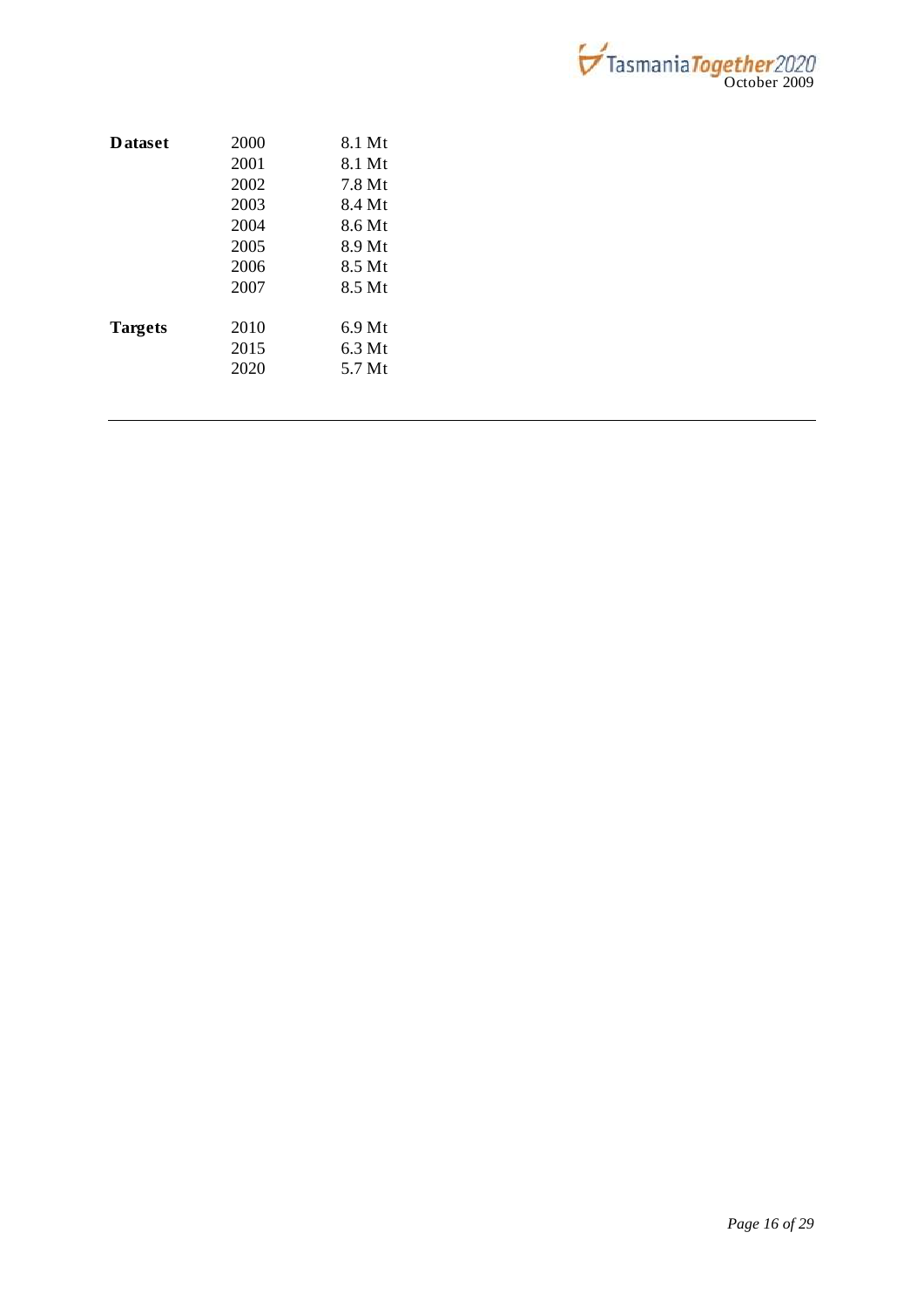

#### **NEW BENCHMARKS**

#### <span id="page-26-1"></span><span id="page-26-0"></span>**Benchmark 4.1.1.2** *Avoidable mortality gap betw een high and low socio-economic status*

- **Source** Department of Health and Human Services
- **Rationale** If fewer people die from avoidable or preventable causes it should indicate healthier lifestyles.

Note: This new measure will provide an extra dimension to Tasmania *Together*"s current benchmark 4.1.1.1 *Avoidable mortality*. A reduction in the gap in avoidable mortality between low and high socio-economic groups should indicate more effective interventions, better access to services and more equity in public policy.

#### **Explanation of measure**

The measure is the difference in the death rate between the highest and lowest socio-economic groups for those dying before the age of 75 from selected causes. All deaths from the selected causes are regarded as potentially avoidable through lifestyle modification, immunisation, cancer screening or medical interventions. The rate is a three year moving annual average per 100,000 in the population aged under 75. The selection of avoidable causes of death is based on disease codes and age groups as used by the New South Wales Department of Health.

**Baseline** During the three years 1999, 2000 and 2001, the average annual difference in the death rate between the highest and lowest socio-economic groups for those dying before the age of 75 from selected causes was 61.5 per 100,000.

| <b>Dataset</b> |                | Avoidable mortality gap between highest and lowest socio-economic groups |             |             |  |  |
|----------------|----------------|--------------------------------------------------------------------------|-------------|-------------|--|--|
|                | 3 year rolling | Highest                                                                  | Lowest      | Gap         |  |  |
|                | annual average | per 100,000                                                              | per 100,000 | per 100,000 |  |  |
|                | 1999-2001      | 194.6                                                                    | 256.1       | 61.5        |  |  |
|                | 2000-2002      | 186.8                                                                    | 255.3       | 68.5        |  |  |
|                | 2001-2003      | 174.8                                                                    | 259.2       | 84.4        |  |  |
|                | 2002-2004      | 158.3                                                                    | 254.4       | 96.1        |  |  |
|                | 2003-2005      | 157.9                                                                    | 243.8       | 85.9        |  |  |
|                | 2004-2006      | 156.8                                                                    | 235.9       | 79.1        |  |  |
|                |                |                                                                          |             |             |  |  |
| <b>Targets</b> | 2010           | $10\%$ reduction on $2005$                                               |             |             |  |  |
|                | 2015           | $10\%$ reduction on $2010$                                               |             |             |  |  |
|                | 2020           | $10\%$ reduction on $2015$                                               |             |             |  |  |

#### **Dataset Avoidable mortality gap between highest and lowest socio-economic groups**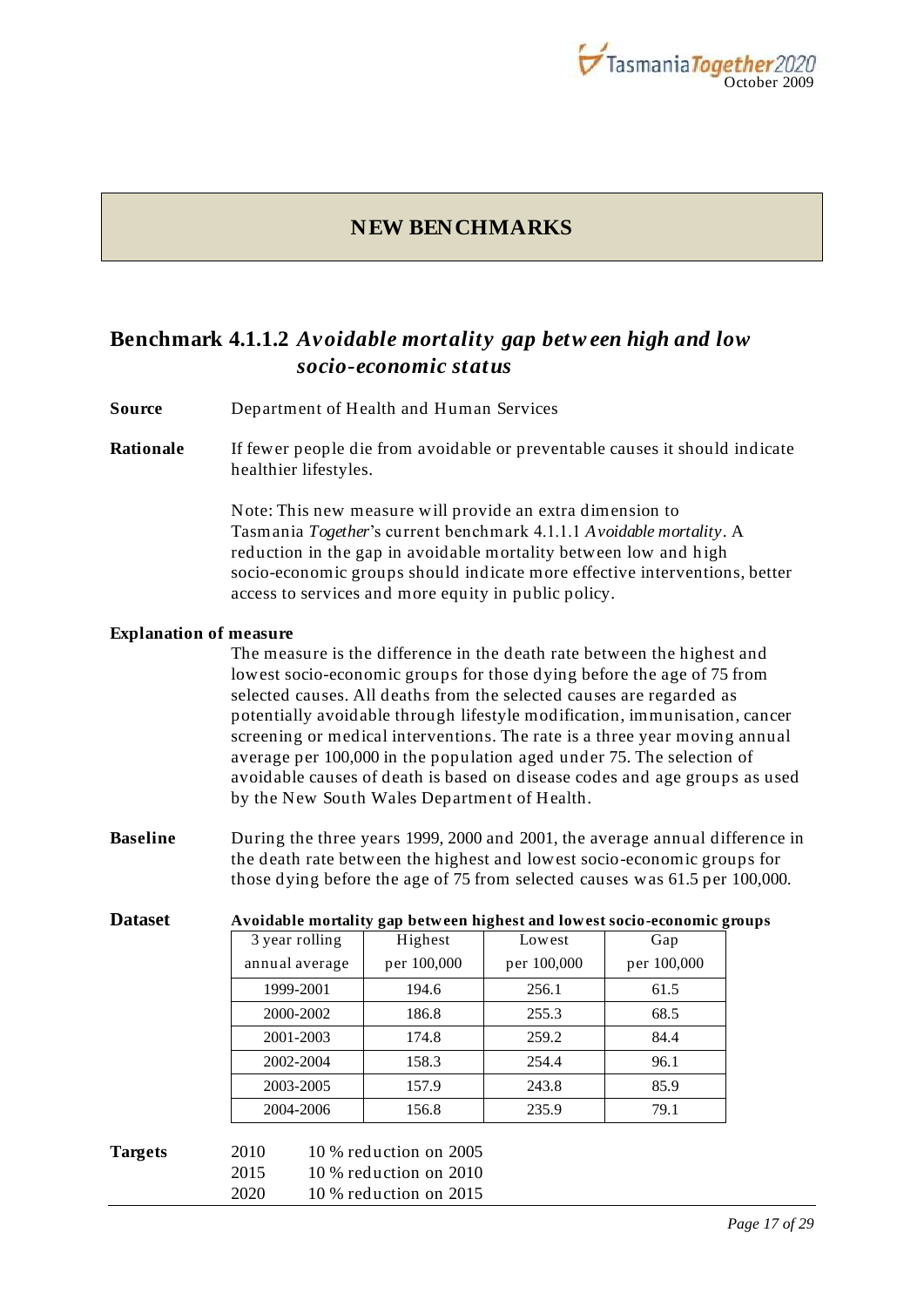

### <span id="page-27-0"></span>**Benchmark 5.1.3** *Percentage of Tasmanians w ho are satisfied w ith their quality of life*

| Source | Tasmania Together Progress Board |  |  |
|--------|----------------------------------|--|--|
|        |                                  |  |  |

**Rationale** Improved perception of quality of life for Tasmanians should indicate more vibrant and connected communities.

#### **Explanation of measure**

| The measure is derived from the Tasmania Together Community Survey and      |
|-----------------------------------------------------------------------------|
| is an estimate of the proportion of Tasmanians who are satisfied with their |
| quality of life. It combines the satisfaction levels of standard of living, |
| current achievements in life, family relationships, other personal          |
| relationships and levels of happiness.                                      |
|                                                                             |

**Baseline** In the year ending August 2009, an estimated 69.8 per cent of Tasmanians felt satisfied with their quality of life.

| <b>Targets</b> | 2010 | 75% |  |
|----------------|------|-----|--|
|                | 2015 | 80% |  |
|                | 2020 | 85% |  |
|                |      |     |  |

### <span id="page-27-1"></span>**Benchmark 5.1.4** *Percentage of Tasmanians w ho received support from their family, friends, neighbours or community services in the last 12 months, and w ere satisfied w ith that level of support*

- **Source** Tasmania *Together* Progress Board
- **Rationale** If more Tasmanians feel satisfied with the level of support they receive from family, friends, neighbours or community services, this should indicate a more supportive and connected community.

#### **Explanation of measure**

The measure is derived from the Tasmania *Together* Community Survey and is an estimate of the proportion of Tasmanians who are satisfied with the levels of support provided by family, friends, neighbours and community services.

**Baseline** In the year ending August 2009, an estimated 83.4 per cent of Tasmanians felt satisfied with the level of support provided by their family, friends, neighbours or community services.

| <b>Targets</b> | 2010 | 85%   |
|----------------|------|-------|
|                | 2015 | 87.5% |
|                | 2020 | 90%   |
|                |      |       |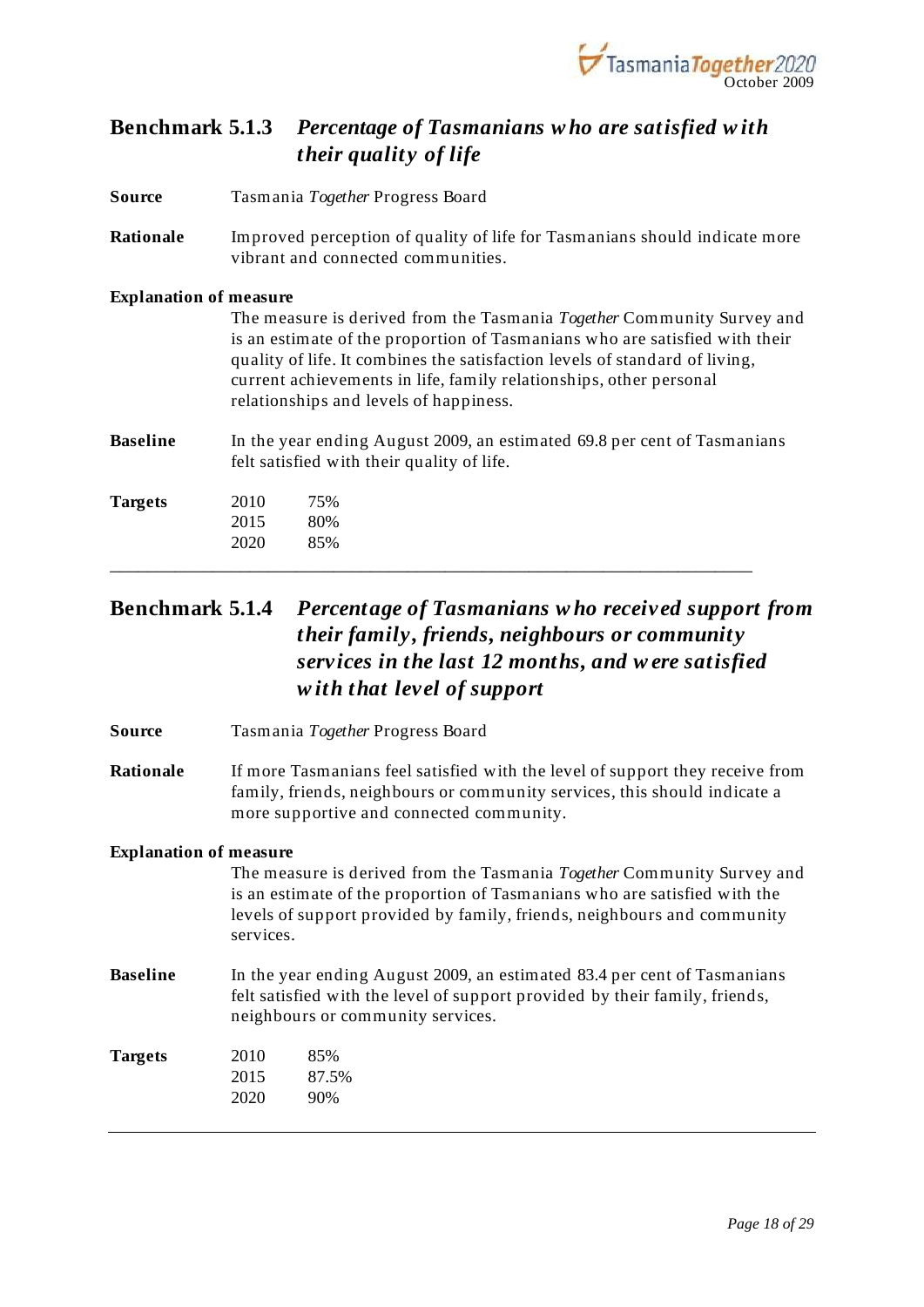

### <span id="page-28-0"></span>**Benchmark 5.1.5** *Percentage of Tasmanians w ho are satisfied w ith their opportunities to socialise w ith others outside their household*

**Source** Tasmania *Together* Progress Board

**Rationale** If more Tasmanians feel satisfied with their opportunities to socialise with others outside their household, this should indicate a more inclusive and connected community.

#### **Explanation of measure**

The measure is derived from the Tasmania *Together* Community Survey and is an estimate of the proportion of Tasmanians who are satisfied with their opportunities to socialise with others.

**Baseline** In the year ending August 2009, an estimated 82.9 per cent of Tasmanians felt satisfied with their opportunities to socialise with others outside their household.

| <b>Targets</b> | 2010 | 87%      |
|----------------|------|----------|
|                | 2015 | 90%      |
|                | 2020 | maintain |

### <span id="page-28-1"></span>**Benchmark 5.6.4** *Percentage of Tasmanians w ho agree that Tasmanians are accepting of people from different ethnic groups, religions and people's sexual orientation*

- **Source** Tasmania *Together* Progress Board
- **Rationale** An increase in the levels of acceptance of diversity should reflect greater tolerance and respect within our society.

#### **Explanation of measure**

The measure is derived from the Tasmania *Together* Community Survey and is an estimate of the proportion of Tasmanians who are accepting of people from different ethnic groups, religions and people"s sexual orientation.

**Baseline** In the year ending August 2009, an estimated 41.3 per cent of Tasmanians agreed that Tasmanians are accepting of people from different ethnic groups, religions and people"s sexual orientation.

| <b>Targets</b> | 2010 | 45% |
|----------------|------|-----|
|                | 2015 | 60% |
|                | 2020 | 70% |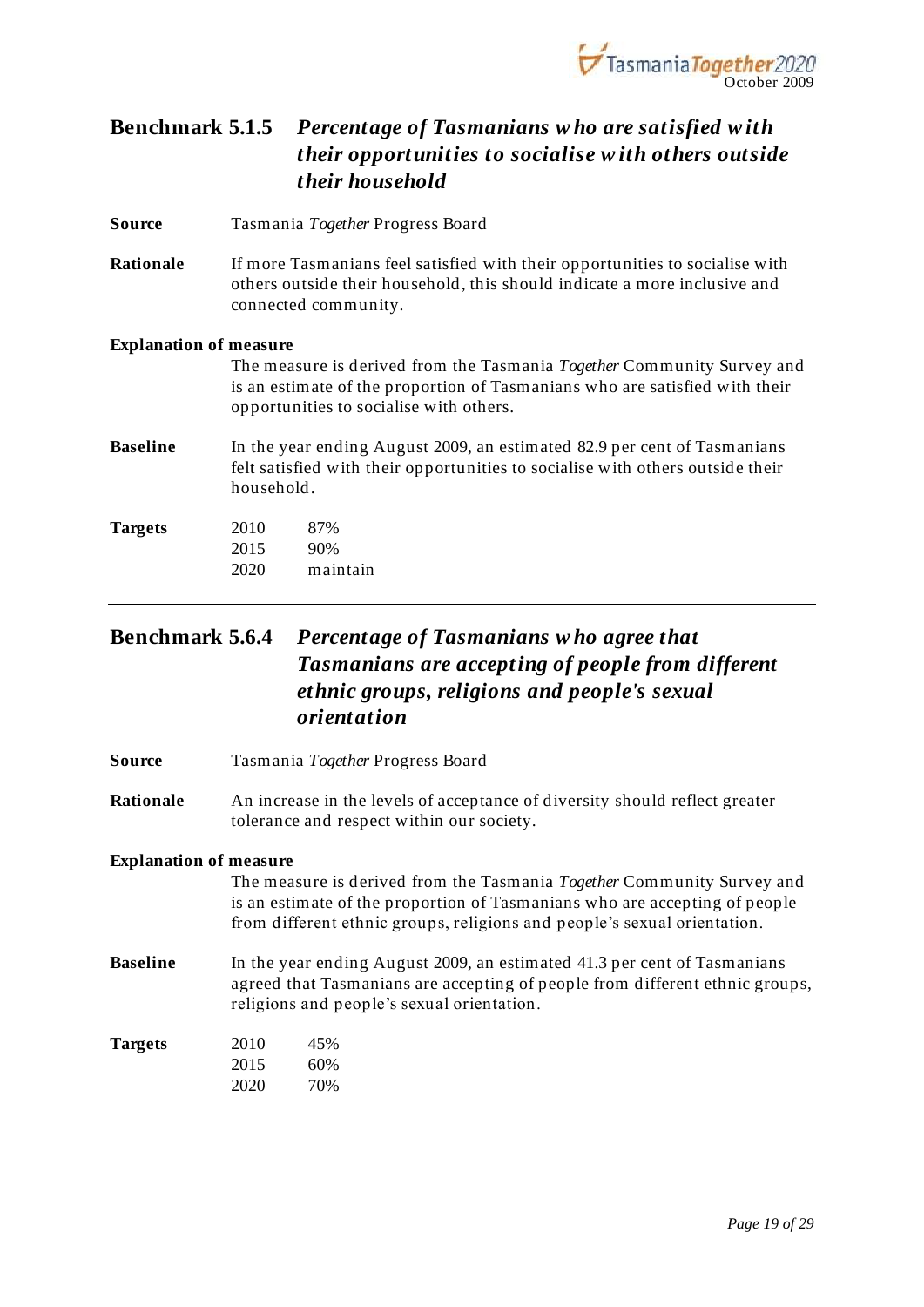

### <span id="page-29-0"></span>**Benchmark 8.3.3** *Percentage of Tasmanians w ho are satisfied that the State Government both listens to and acts on the w ishes of the community*

**Source** Tasmania *Together* Progress Board

**Rationale** The number of Tasmanians that are satisfied that the State Government listens to and acts on the wishes of the community is an indicator of Government accountability.

#### **Explanation of measure**

The measure is derived from the Tasmania *Together* Community Survey and is an estimate of the proportion of Tasmanians who are satisfied that the State Government listens to and acts on the wishes of the community.

- **Baseline** In the year ending August 2009, an estimated 25.0 per cent of Tasmanians were satisfied that the State Government listens to and acts on the wishes of the community.
- **Targets** 2010 30% 2015 35% 2020 40%

#### <span id="page-29-1"></span>**Benchmark 10.8.5** *Gross value of agricultural and fish production*

**Source** Department of Primary Industries, Parks, Water and the Environment

**Rationale** We should further develop the potential of our primary sector.

Note: this new benchmark has been developed to report the gross production of wild fisheries, aquaculture and agriculture. It completes the value chain as it includes:

- farm/heach:
- value added; and
- trade revenue components.

This information will assist in measuring food bowl and water development outcomes in Tasmania and will enhance current Tasmania *Together* measures on agriculture, food and fish production.

#### **Explanation of measure**

The measure is the estimated value of Tasmanian wild fisheries, aquaculture and agriculture during a year ending 30 June. Targets are based on growth in aquaculture and agriculture, with nil growth in the area of wild fisheries.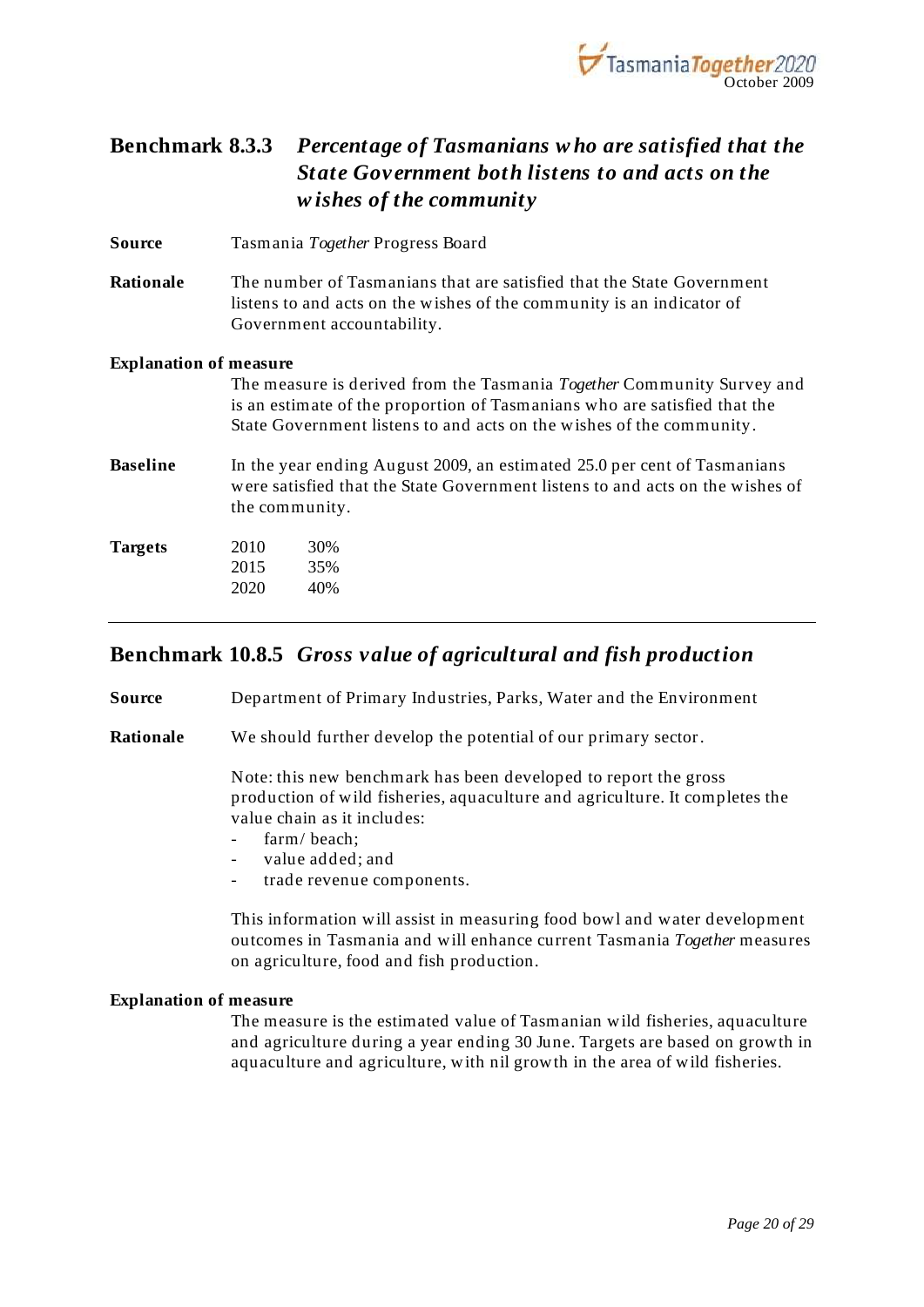

**Baseline** During the 12 months ending 30 June 2004, the estimated gross value of wild fisheries in Tasmania was worth \$142.3 million. In the same period, the estimated gross value of aquaculture in Tasmania was worth \$135.9 million and the estimated gross value of agriculture in Tasmania was worth \$856.9 million. This gives a total estimated gross value of agriculture and fish production in Tasmania of \$1 135.1 million.

#### **Graph and dataset**



|         | Wild fisheries | Aquaculture            | Agriculture            | Total                  |
|---------|----------------|------------------------|------------------------|------------------------|
|         | Sm             | $\mathop{\mathrm{Sm}}$ | $\mathop{\mathrm{Sm}}$ | $\mathop{\mathrm{Sm}}$ |
| 2003-04 | 142.3          | 135.9                  | 856.9                  | 1 1 3 5 .1             |
| 2004-05 | 164.5          | 141.4                  | 903.1                  | 1 209.0                |
| 2005-06 | 169.7          | 245.2                  | 986.5                  | 1 401.4                |
| 2006-07 | 183.7          | 306.4                  | 963.4                  | 1453.5                 |

**Targets** 2010 25% increase on 2005 (nil growth for wild fisheries) 2015 25% increase on 2010 (nil growth for wild fisheries) 2020 25% increase on 2015 (nil growth for wild fisheries)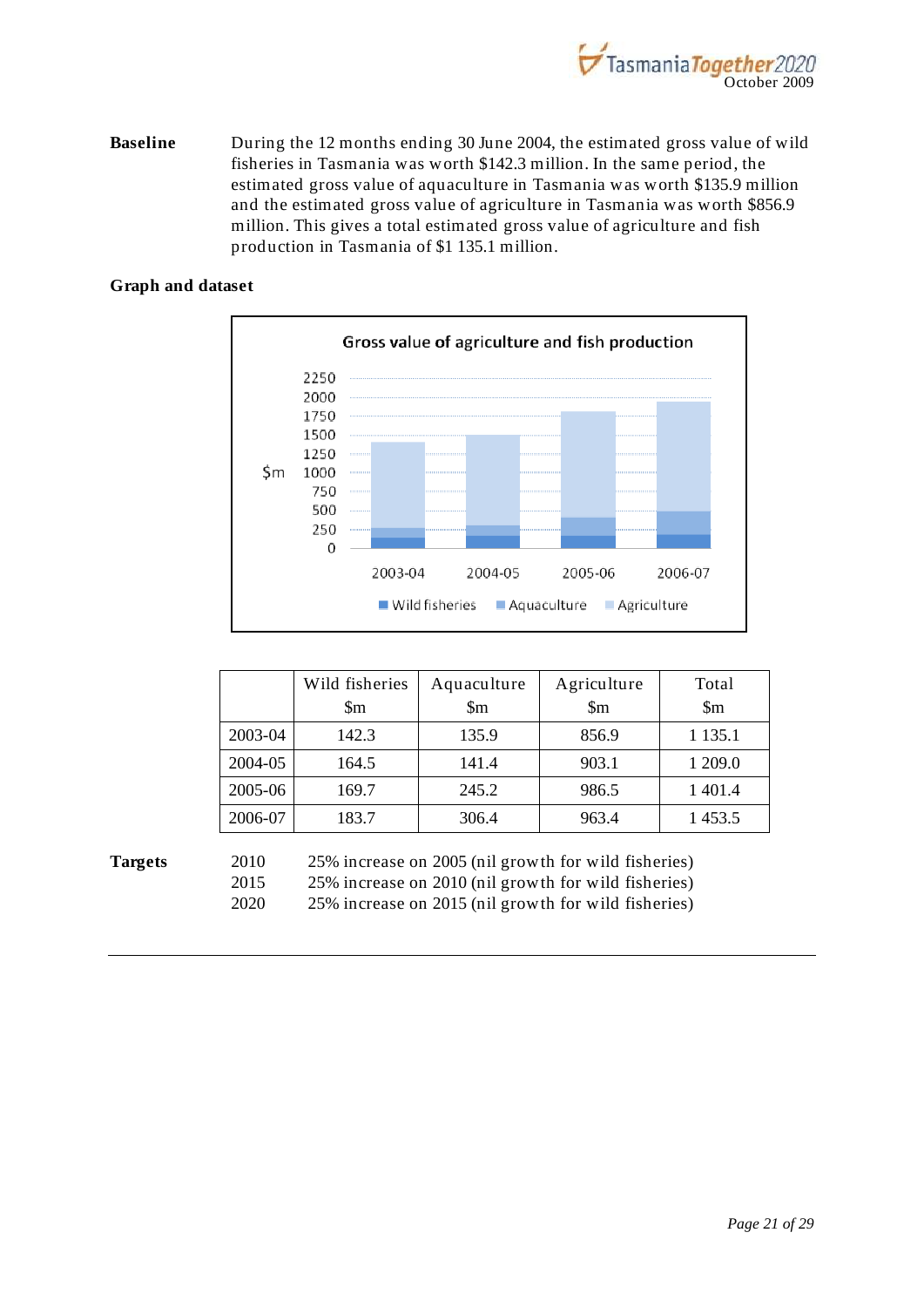

### <span id="page-31-0"></span>**Benchmark 12.1.3** *Percentage of Tasmania covered by native vegetation*

| <b>Source</b>   |                                                                                                                                                               | Department of Primary Industries, Parks, Water and Environment                                                       |  |  |  |  |  |
|-----------------|---------------------------------------------------------------------------------------------------------------------------------------------------------------|----------------------------------------------------------------------------------------------------------------------|--|--|--|--|--|
| Rationale       | natural resources.                                                                                                                                            | The retention of native vegetation is one indicator of sustainably managed                                           |  |  |  |  |  |
|                 | benchmarks:                                                                                                                                                   | Note: The original benchmark 12.1.2 has been divided into two separate                                               |  |  |  |  |  |
|                 |                                                                                                                                                               | - 12.1.2 Threatened native vegetation communities (containing two measures):<br>- 12.1.2.1 extinguished communities; |  |  |  |  |  |
|                 |                                                                                                                                                               | - 12.1.2.2 newly threatened communities; and                                                                         |  |  |  |  |  |
|                 | - 12.1.3 Percentage of Tasmania covered by native vegetation                                                                                                  |                                                                                                                      |  |  |  |  |  |
|                 | The division was made in order to distinguish sustainable management of<br>native vegetation from extinguished or newly threatened vegetation<br>communities. |                                                                                                                      |  |  |  |  |  |
| <b>Baseline</b> |                                                                                                                                                               | As at the 30th June 2005, approximately 73.5% of the land area of Tasmania<br>was covered by native vegetation.      |  |  |  |  |  |
| <b>Targets</b>  | 2010                                                                                                                                                          | 75%                                                                                                                  |  |  |  |  |  |
|                 | 2015                                                                                                                                                          | 75%                                                                                                                  |  |  |  |  |  |
|                 | 2020                                                                                                                                                          | 75%                                                                                                                  |  |  |  |  |  |
|                 |                                                                                                                                                               |                                                                                                                      |  |  |  |  |  |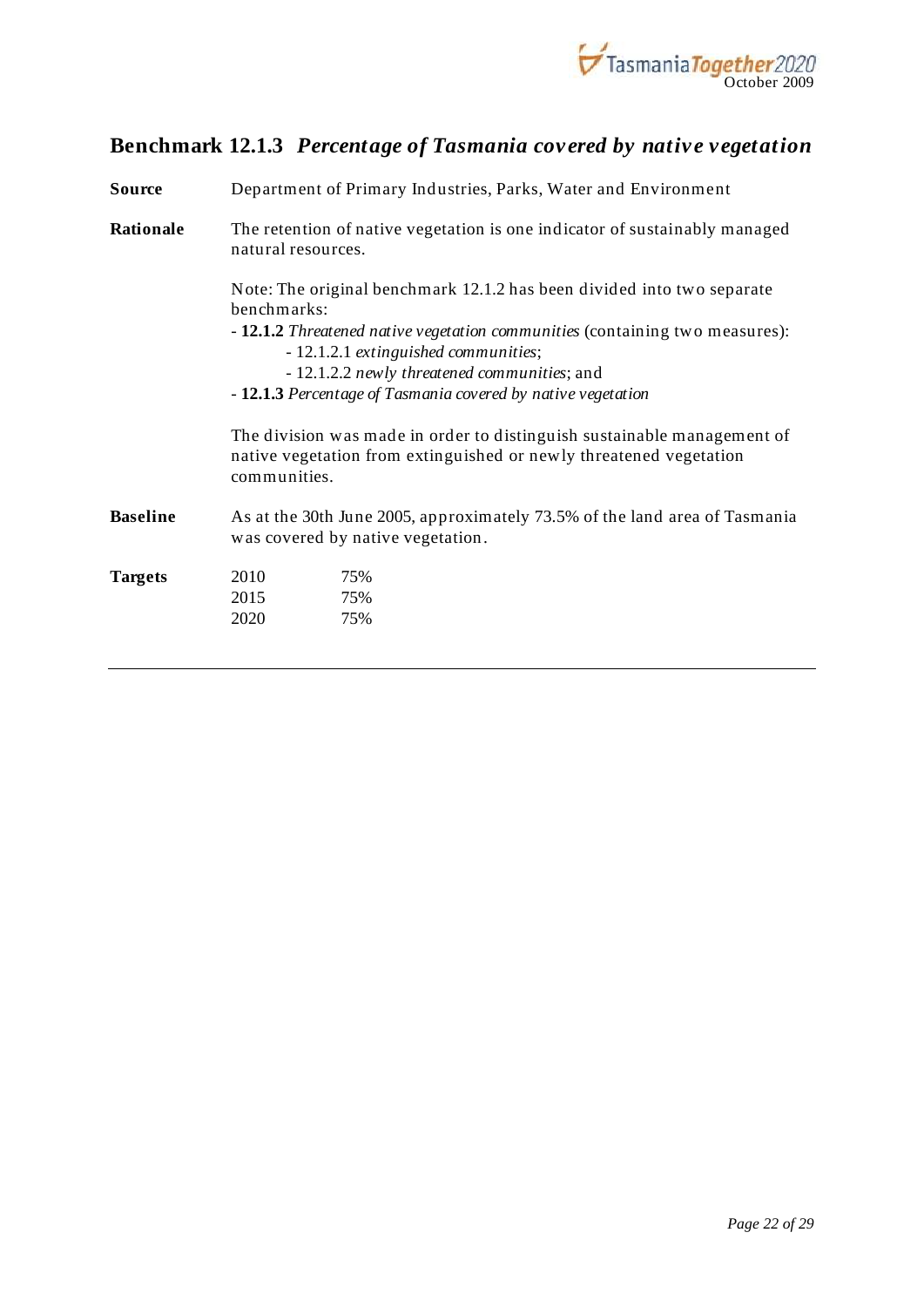

### **REPLACEMENT BENCHMARKS**

#### <span id="page-32-1"></span><span id="page-32-0"></span>**Literacy & Numeracy Benchmarks**

- **Source** Department of Education / National Assessment Program Literacy and Numeracy (NAPLAN)
- **Rationale** Literacy and numeracy are fundamental to all areas of learning. Capacity to learn and to continue to be involved in learning throughout life depends upon proficiency in literacy.
- **Background** In May 2008, the National Assessment Program Literacy and Numeracy (NAPLAN) testing regime was introduced across Australia, replacing the Ministerial Council on Education, Employment, Training and Youth Affairs (MCEETYA) National Report on Schooling in Australia.

The current TT benchmark 3.2.2 *Student performance against national literacy & numeracy benchmarks* has nine indicators and reports on individual years 3, 5 and 7 in reading, writing and numeracy (source: MCEETYA).

It is proposed that two new benchmarks replace the current benchmark:

- **Benchmark 3.2.2** *Overall student performance against national literacy and numeracy benchmarks* – to include two summary indicators which report combined results for all Year 3, 5, 7 and 9 students in Tasmania in reading and numeracy, as compared with national results (source: DoE); and
- **Benchmark 3.2.3** *Individual year group performance for Years 3, 5, 7 and 9 against national literacy and numeracy benchmarks* – to include eight detailed indicators reporting NAPLAN"s individual year group results in reading and numeracy for Years 3, 5, 7 and 9 students in Tasmania, each state and territory and for Australia (source: NAPLAN).

Note: Preliminary NAPLAN results are available in September each year. The full NAPLAN report, which includes confidence intervals for each measure, is available each December. Confidence intervals are published alongside estimates to provide the range within which there is a 95% chance that the true value is likely to be found. As such, progress assessments cannot be made until confidence intervals are released in December each year.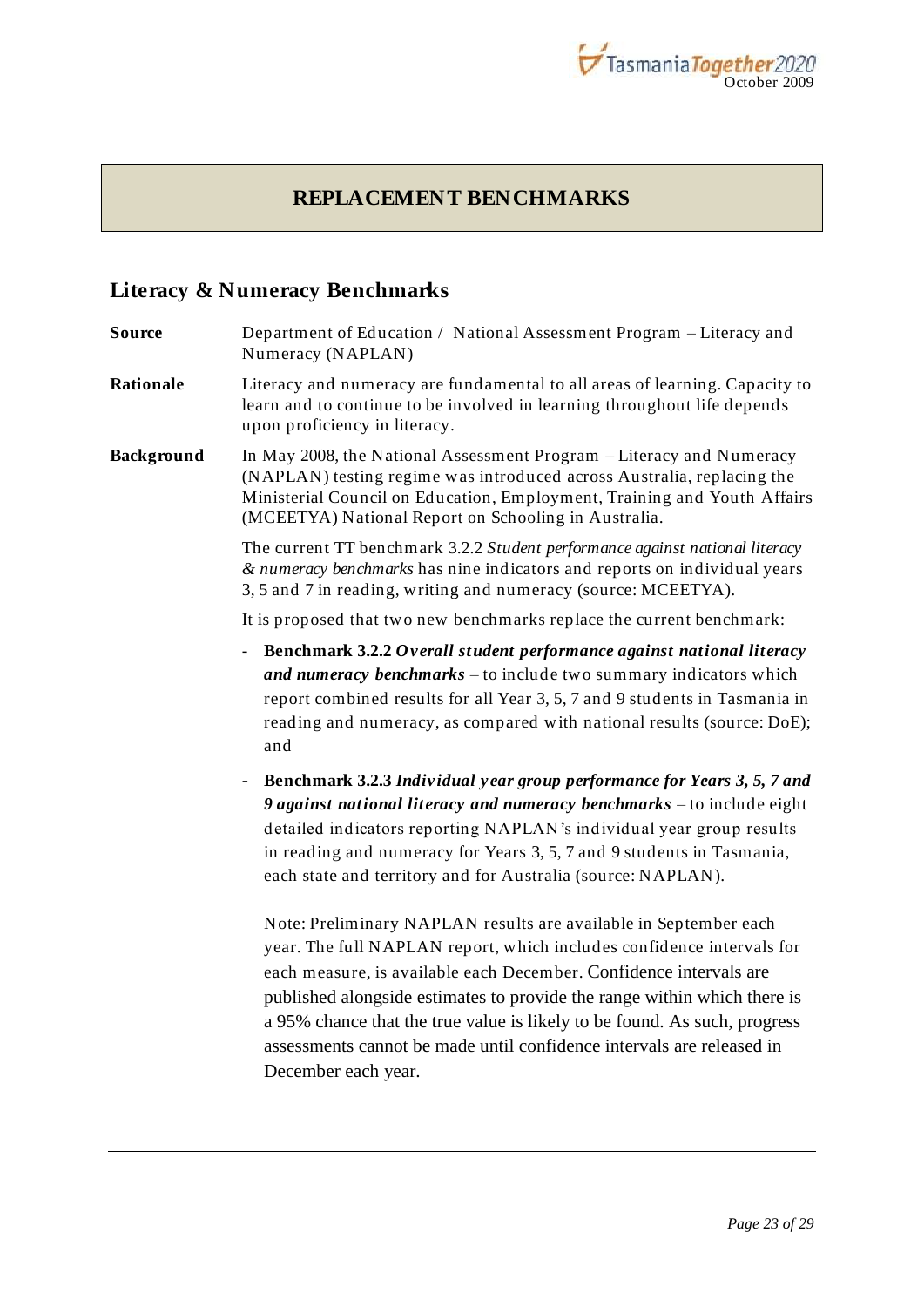

### <span id="page-33-0"></span>**Benchmark 3.2.2** *Overall student performance against national literacy and numeracy benchmarks*

- <span id="page-33-1"></span>**3.2.2.1** *Proportion of Years 3, 5, 7 and 9 students achieving at or above the National Minimum Standard in reading*
- **Source** Department of Education

**Baseline** In May 2008, 92.35 percent of Years 3, 5, 7 and 9 students in Tasmania achieved at or above the National Minimum Standard in reading, as measured by the National Assessment Program – Literacy and Numeracy (NAPLAN). This compares to the Australian average of 92.55 percent of Years 3, 5, 7 and 9 students who achieved at or above the National Minimum Standard in reading.

#### **Explanation of measure**

In May each year, all Years 3, 5, 7 and 9 students across Australia are tested on aspects of literacy and numeracy using a common test in reading, writing, language conventions (spelling, grammar and punctuation) and numeracy. Reading is considered the most reliable measure of overall literacy testing. A simple average of the proportion of students across Years 3, 5, 7 and 9 achieving at or above the National Minimum Standard in reading has been calculated for Tasmania and for Australia.

#### **Dataset Proportion of students achieving expected outcomes in reading as at Tas % Aust % May-08** 92.35 92.35 **May-09** 91.85 92.90 **Targets 2010** achieve national average **2015** exceed national average **2020** improvement on 2015

#### <span id="page-33-2"></span>**3.2.2.2** *Proportion of Years 3, 5, 7 and 9 students achieving at or above the National Minimum Standard in numeracy*

- **Source** Department of Education
- **Baseline** In May 2008, 94.08 percent of Years 3, 5, 7 and 9 students achieved at or above the National Minimum Standard in numeracy, as measured by the National Assessment Program – Literacy and Numeracy (NAPLAN). This compares to the Australian average of 94.18 percent of Years 3, 5, 7 and 9 students who achieved at or above the National Minimum Standard in numeracy.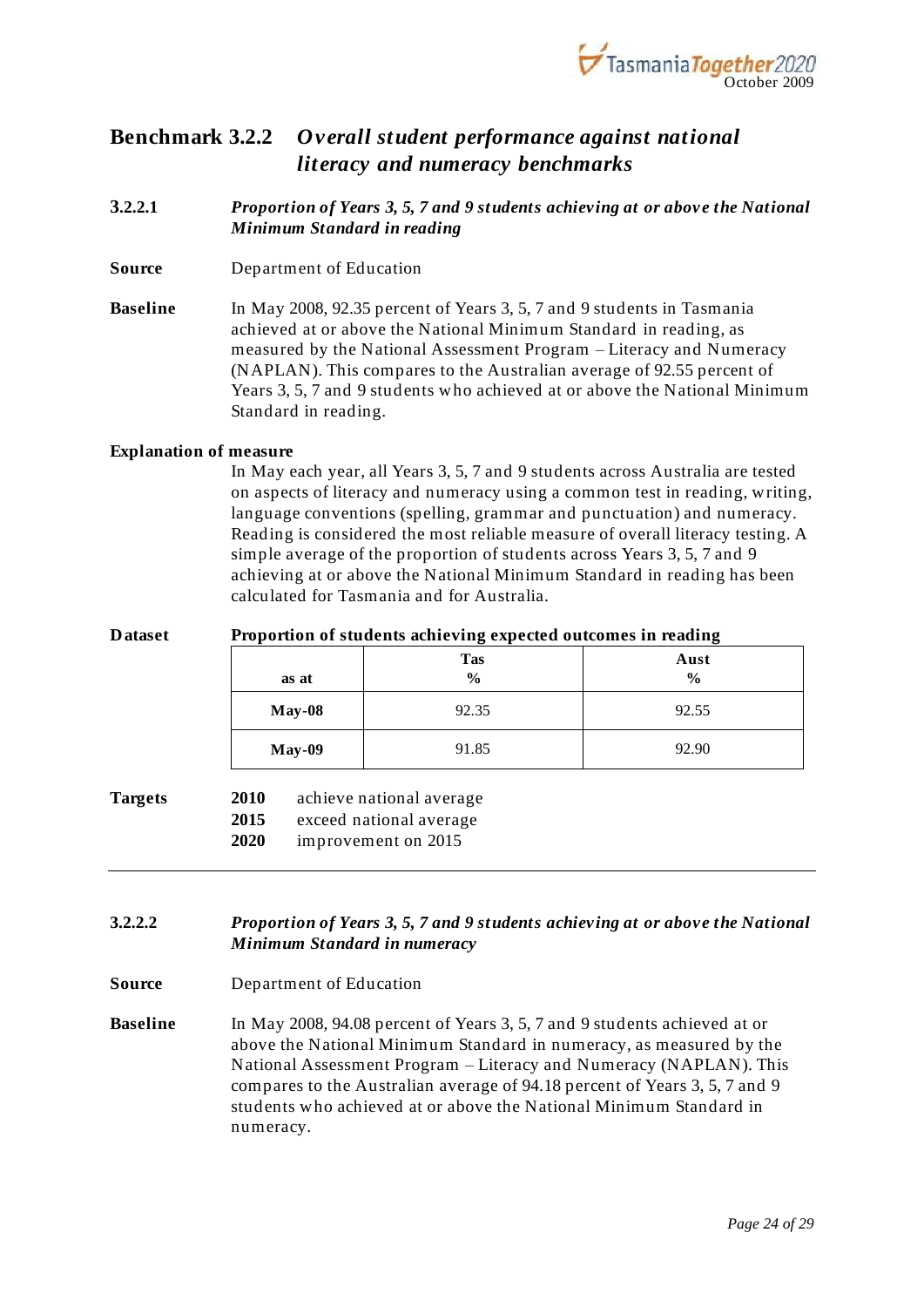

#### **Explanation of measure**

In May each year, all Years 3, 5, 7 and 9 students across Australia are tested on aspects of literacy and numeracy using a common test in reading, writing, language conventions (spelling, grammar and punctuation) and numeracy. A simple average of the proportion of students across Years 3, 5, 7 and 9 achieving at or above the National Minimum Standard in numeracy has been calculated for each State and for Australia.

#### **Dataset Proportion of students achieving expected outcomes in numeracy**

| as at    | <b>Tas</b><br>$\frac{0}{0}$ | Aust<br>$\frac{0}{0}$ |
|----------|-----------------------------|-----------------------|
| $May-08$ | 94.08                       | 94.18                 |
| $May-09$ | 93.43                       | 94.48                 |

**Targets 2010** achieve national average

- **2015** exceed national average
- **2020** improvement on 2015

### <span id="page-34-0"></span>**Benchmark 3.2.3** *Individual year group performance for Years 3, 5, 7 and 9 against national literacy and numeracy benchmarks*

**Source** National Assessment Program – Literacy and Numeracy (NAPLAN)

#### **Explanation of measure**

In May each year, all Years 3, 5, 7 and 9 students across Australia are tested on aspects of literacy and numeracy using a common test in reading, writing, language conventions (spelling, grammar and punctuation) and numeracy. Reading is considered the most reliable measure of overall literacy testing.

Interim NAPLAN results are provided in September each year, based on an estimate of the total population of each year group. Final estimates with confidence intervals are released in December. Assessment on progress cannot be made until confidence intervals are known.

Note: *95% confidence intervals* are published alongside estimates to provide the range within which there is a 95% chance that the true value is likely to be found.

- **Targets** (*for all 3.2.3 measures*)
	- **2010** at or above national average
	- **2015** exceed national average
	- **2020** best performing State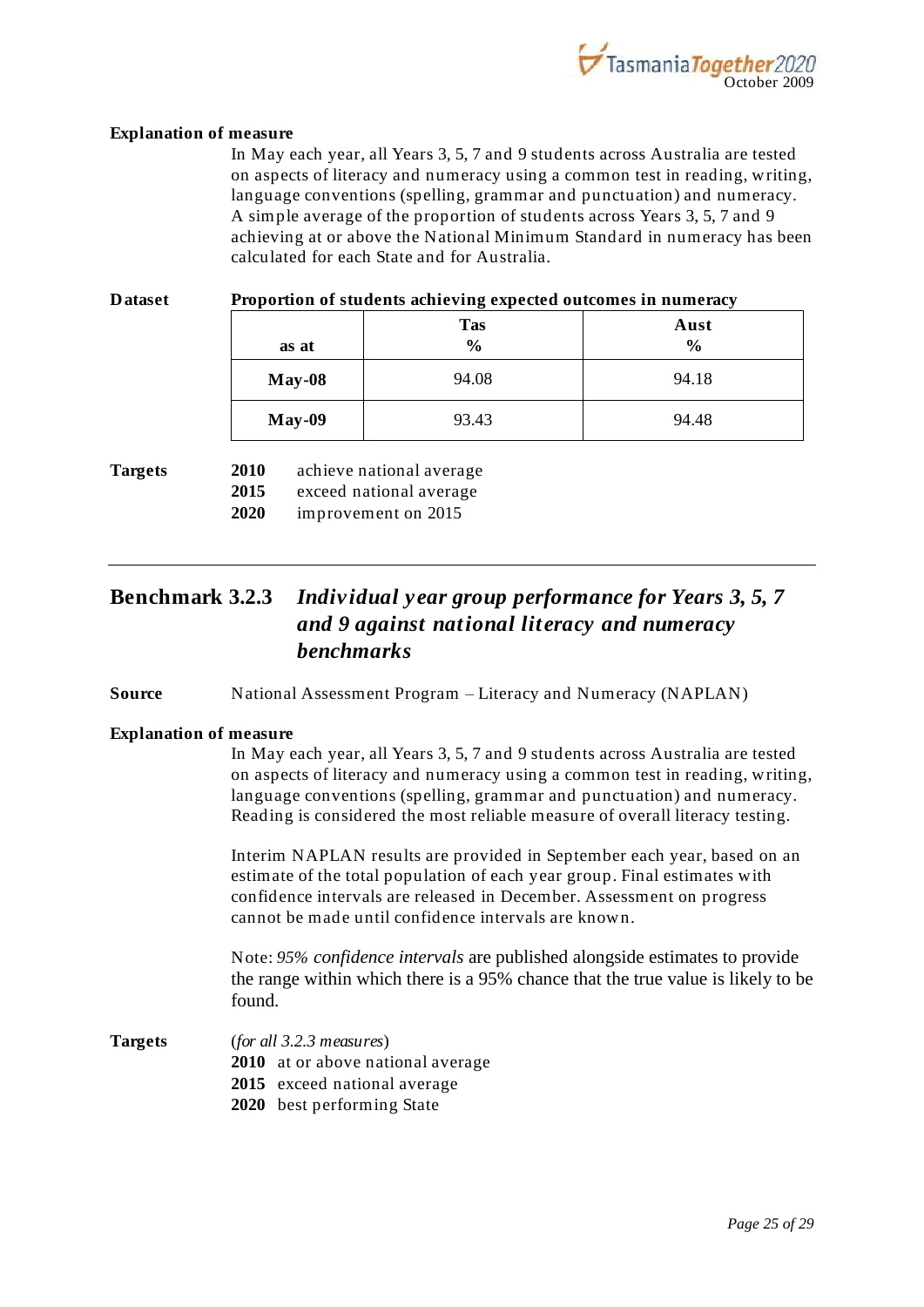

#### <span id="page-35-0"></span>**3.2.3.1** *Proportion of Year 3 students achieving at or above the National Minimum Standard in reading*

**Baseline** In May 2008, an estimated 92.8 percent of Year 3 students in Tasmania achieved at or above the National Minimum Standard in reading, as measured by the National Assessment Program – Literacy and Numeracy (NAPLAN). This compares to the Australian estimate of 92.1 percent of Year 3 students who achieved at or above the National Minimum Standard in reading.

> This replaces the previous series taken from the MCEETYA National Report on Schooling in Australia.

|          | - - - - - - -     |                   |                   |                   |                   |                   |                   |                   |                   |
|----------|-------------------|-------------------|-------------------|-------------------|-------------------|-------------------|-------------------|-------------------|-------------------|
|          | Tas               | <b>NSW</b>        | Vic               | Qld               | WA                | SА                | ACT               | $_{\rm NT}$       | Aust              |
| as at    | $\frac{6}{9}$     | $\frac{6}{9}$     | $\frac{6}{9}$     | $\frac{6}{9}$     | $\frac{0}{0}$     | $\frac{0}{0}$     | $\frac{6}{9}$     | $\frac{6}{9}$     | $\frac{0}{0}$     |
| $May-08$ | 92.8<br>$\pm 1.0$ | 95.1<br>$\pm 0.3$ | 95.2<br>$\pm 0.2$ | 87.1<br>$\pm 0.7$ | 89.4<br>$\pm 0.8$ | 91.5<br>$\pm 1.0$ | 94.4<br>$\pm 1.5$ | 62.7<br>$\pm 6.5$ | 92.1<br>$\pm 0.3$ |
| $May-09$ | 93.3              | 95.6              | 95.2              | 92.0              | 91.2              | 93.6              | 94.7              | 68.6              | 93.8              |

**Dataset Proportion of Year 3 students achieving expected outcomes in reading** 

*Note: No assessment can be made on progress until confidence intervals for May 2009 figures are released on 18 December 2009*

#### <span id="page-35-1"></span>**3.2.3.2** *Proportion of Year 5 students achieving at or above the National Minimum Standard in reading*

Note: this benchmark has been selected as the headline indicator to represent the goal *High quality education and training for lifelong learning and a skilled workforce*. This indicator shows the first point of progress from Year 3 reading results and provides scope to correct a negative trend and potentially influence Year 7 and 9 results.

**Baseline** In May 2008, an estimated 89.7 percent of Year 5 students in Tasmania achieved at or above the National Minimum Standard in reading, as measured by the National Assessment Program – Literacy and Numeracy (NAPLAN). This compares to the Australian estimate of 91.0 percent of Year 5 students who achieved at or above the National Minimum Standard in reading.

> This replaces the previous series taken from the MCEETYA National Report on Schooling in Australia.

| D ataset |                   | Proportion of year's students achieving expected outcomes in reading |                   |                   |                |                   |                   |                   |                   |
|----------|-------------------|----------------------------------------------------------------------|-------------------|-------------------|----------------|-------------------|-------------------|-------------------|-------------------|
|          | <b>Tas</b>        | <b>NSW</b>                                                           | Vic               | Old               | WA             | <b>SA</b>         | ACT               | NT                | Aust              |
| as at    | $\frac{6}{6}$     | $\frac{6}{9}$                                                        | $\frac{6}{9}$     | $\frac{6}{6}$     | $\frac{0}{0}$  | $\frac{0}{0}$     | $\frac{6}{9}$     | $\frac{0}{0}$     | $\frac{6}{9}$     |
| $May-08$ | 89.7<br>$\pm 1.4$ | 93.5<br>$\pm 0.4$                                                    | 93.7<br>$\pm 0.3$ | 86.9<br>$\pm 0.7$ | 89.1<br>$+0.9$ | 89.9<br>$\pm 1.1$ | 94.8<br>$\pm 1.2$ | 62.5<br>$\pm 6.6$ | 91.0<br>$\pm 0.3$ |
| $Mav-09$ | 90.4              | 93.6                                                                 | 94.3              | 89.0              | 89.0           | 91.1              | 94.2              | 65.8              | 91.7              |

**Dataset Proportion of Year 5 students achieving expected outcomes in reading**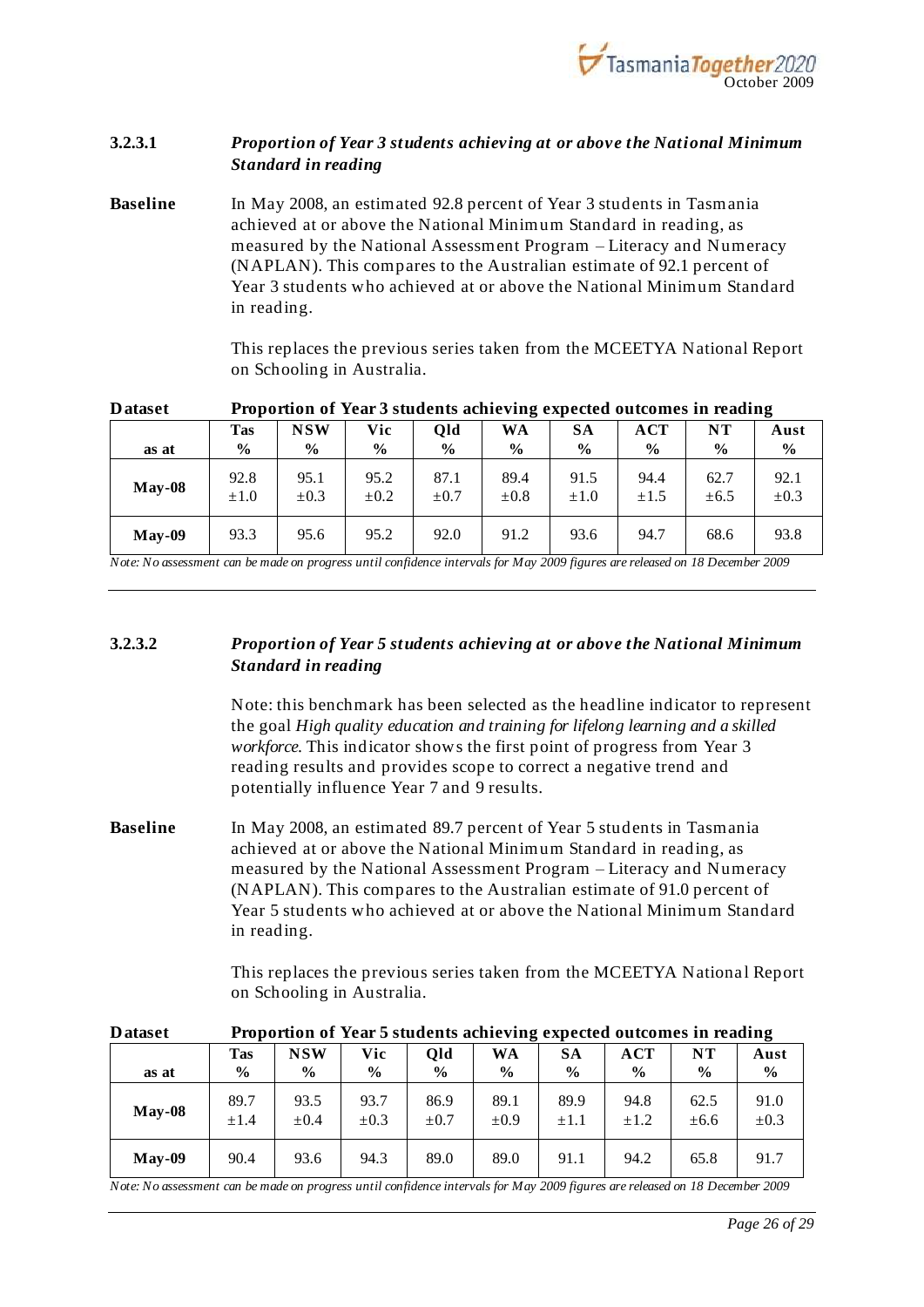

#### <span id="page-36-0"></span>**3.2.3.3** *Proportion of Year 7 students achieving at or above the National Minimum Standard in reading*

**Baseline** In May 2008, an estimated 93.9 percent of Year 7 students in Tasmania achieved at or above the National Minimum Standard in reading, as measured by the National Assessment Program – Literacy and Numeracy (NAPLAN). This compares to the Australian estimate of 94.2 percent of Year 7 students who achieved at or above the National Minimum Standard in reading.

> This replaces the previous series taken from the MCEETYA National Report on Schooling in Australia.

| -------  |                   | Troportion of Tem 7 between to achieve the choice of technics in returning |                   |                   |                   |                   |                   |               |                   |
|----------|-------------------|----------------------------------------------------------------------------|-------------------|-------------------|-------------------|-------------------|-------------------|---------------|-------------------|
|          | <b>Tas</b>        | NSW                                                                        | Vic               | Qld               | WA                | SА                | <b>ACT</b>        | NT            | Aust              |
| as at    | $\frac{6}{9}$     | $\frac{0}{0}$                                                              | $\frac{6}{9}$     | $\frac{6}{9}$     | $\frac{6}{9}$     | $\frac{6}{9}$     | $\frac{6}{9}$     | $\frac{6}{9}$ | $\frac{6}{9}$     |
| $May-08$ | 93.9<br>$\pm 1.5$ | 95.4<br>$\pm 0.4$                                                          | 95.8<br>$\pm 0.3$ | 92.9<br>$\pm 0.5$ | 92.7<br>$\pm 0.8$ | 93.4<br>$\pm 0.8$ | 96.3<br>$\pm 1.4$ | 67.1<br>±9.4  | 94.2<br>$\pm 0.3$ |
| $May-09$ | 92.5              | 94.8                                                                       | 95.3              | 92.7              | 92.1              | 93.6              | 95.5              | 70.8          | 93.9              |

**Dataset Proportion of Year 7 students achieving expected outcomes in reading** 

*Note: No assessment can be made on progress until confidence intervals for May 2009 figures are released on 18 December 2009*

#### <span id="page-36-1"></span>**3.2.3.4** *Proportion of Year 9 students achieving at or above the National Minimum Standard in reading*

**Baseline** In May 2008, an estimated 93.0 percent of Year 9 students in Tasmania achieved at or above the National Minimum Standard in reading, as measured by the National Assessment Program – Literacy and Numeracy (NAPLAN). This compares to the Australian estimate of 92.9 percent of Year 9 students who achieved at or above the National Minimum Standard in reading.

> This replaces the previous series taken from the MCEETYA National Report on Schooling in Australia.

| <i>b</i> utube | Troportron of Tear 9 statemes aemeying expected outcomes in reading |                   |                   |                   |                   |                   |                   |                   |                   |
|----------------|---------------------------------------------------------------------|-------------------|-------------------|-------------------|-------------------|-------------------|-------------------|-------------------|-------------------|
|                | <b>Tas</b>                                                          | <b>NSW</b>        | Vic               | Old               | <b>WA</b>         | <b>SA</b>         | <b>ACT</b>        | NT                | Aust              |
| as at          | $\frac{0}{0}$                                                       | $\frac{0}{0}$     | $\frac{6}{9}$     | $\frac{6}{9}$     | $\frac{6}{9}$     | $\frac{6}{9}$     | $\frac{6}{9}$     | $\frac{6}{9}$     | $\%$              |
| $May-08$       | 93.0<br>$\pm 1.7$                                                   | 94.4<br>$\pm 0.5$ | 94.7<br>$\pm 0.4$ | 90.5<br>$\pm 0.9$ | 91.8<br>$\pm 1.1$ | 91.7<br>$\pm 1.8$ | 96.6<br>$\pm 1.3$ | 69.9<br>$\pm 8.3$ | 92.9<br>$\pm 0.4$ |
| $May-09$       | 91.2                                                                | 93.5              | 94.3              | 89.8              | 89.9              | 92.2              | 94.0              | 69.1              | 92.2              |

**Dataset Proportion of Year 9 students achieving expected outcomes in reading**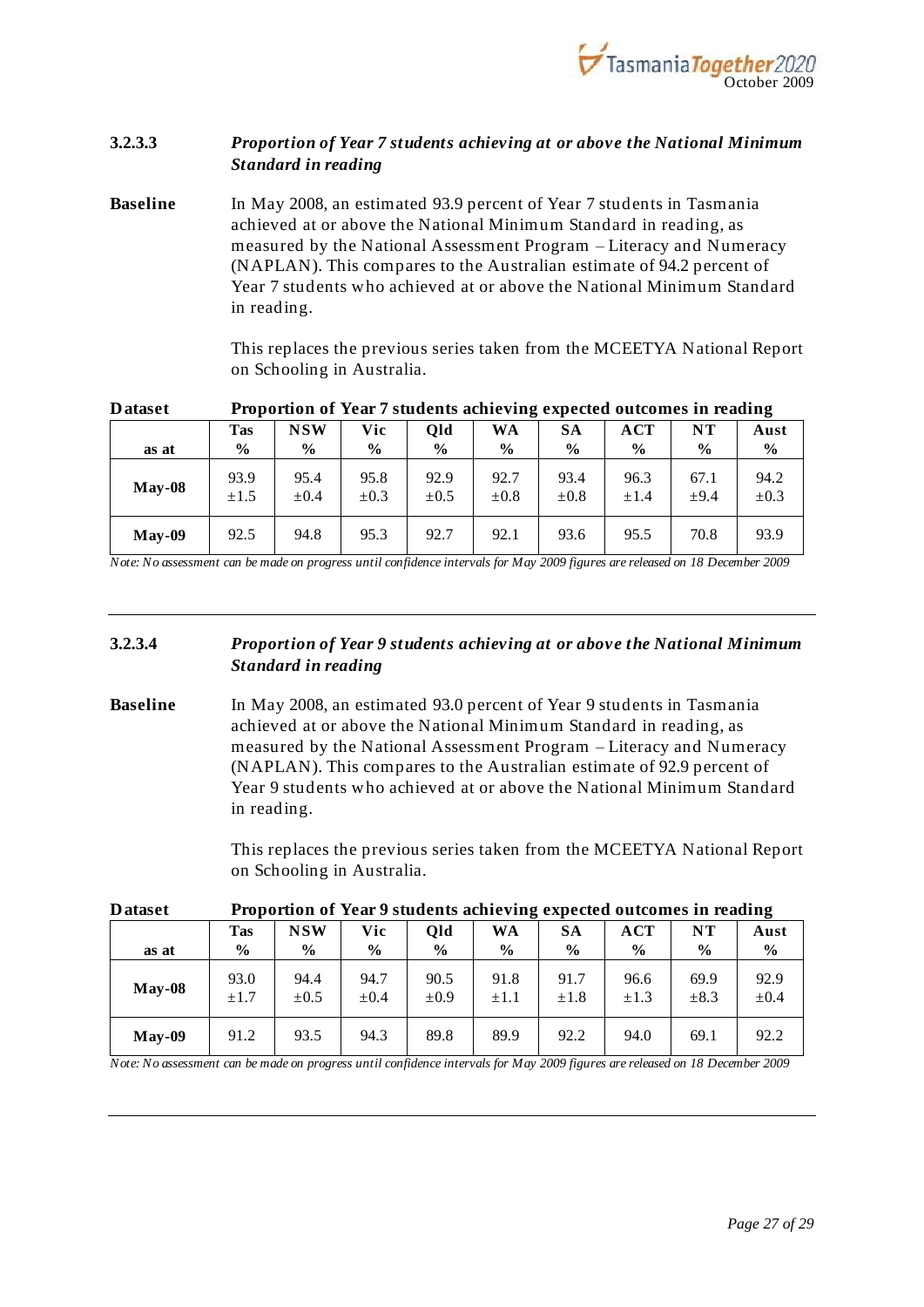

#### <span id="page-37-0"></span>**3.2.3.5** *Proportion of Year 3 students achieving at or above the National Minimum Standard in numeracy*

**Baseline** In May 2008, an estimated 96.7 percent of Year 3 students achieved at or above the National Minimum Standard in numeracy, as measured by the National Assessment Program – Literacy and Numeracy (NAPLAN). This compares to the Australian estimate of 95.0 percent of Year 3 students who achieved at or above the National Minimum Standard in numeracy.

> This replaces the previous series taken from the MCEETYA National Report on Schooling in Australia.

#### **Dataset Proportion of Year 3 students achieving expected outcomes in numeracy**   $\mathbf{I}$ **Tas NSW Vic Qld WA SA ACT NT Aust**

| as at    | Tas           | NSW           | Vic           | Qld           | WA            | SА            | <b>ACT</b>    | NТ            | Aust          |
|----------|---------------|---------------|---------------|---------------|---------------|---------------|---------------|---------------|---------------|
|          | $\frac{6}{9}$ | $\frac{0}{0}$ | $\frac{6}{6}$ | $\frac{0}{0}$ | $\frac{6}{9}$ | $\frac{6}{9}$ | $\frac{0}{0}$ | $\frac{6}{9}$ | $\frac{6}{9}$ |
| $May-08$ | 96.7          | 96.9          | 96.5          | 92.0          | 94.5          | 93.8          | 96.4          | 77.0          | 95.0          |
|          | $\pm 0.6$     | $\pm 0.2$     | $\pm 0.2$     | $\pm 0.6$     | $\pm 0.6$     | $\pm 0.9$     | $\pm 1.2$     | ±5.6          | $\pm 0.2$     |
| $May-09$ | 93.7          | 95.6          | 95.6          | 92.3          | 92.4          | 92.6          | 94.7          | 70.6          | 94.0          |

*Note: No assessment can be made on progress until confidence intervals for May 2009 figures are released on 18 December 2009*

#### <span id="page-37-1"></span>**3.2.3.6** *Proportion of Year 5 students achieving at or above the National Minimum Standard in numeracy*

**Baseline** In May 2008, an estimated 92.1 percent of Year 5 students achieved at or above the National Minimum Standard in numeracy, as measured by the National Assessment Program – Literacy and Numeracy (NAPLAN). This compares to the Australian estimate of 92.7 percent of Year 5 students who achieved at or above the National Minimum Stand ard in numeracy.

> This replaces the previous series taken from the MCEETYA National Report on Schooling in Australia.

| as at    | <b>Tas</b>    | <b>NSW</b>    | Vic           | Qld           | <b>WA</b>     | <b>SA</b>     | <b>ACT</b>    | NT            | Aust          |
|----------|---------------|---------------|---------------|---------------|---------------|---------------|---------------|---------------|---------------|
|          | $\frac{0}{0}$ | $\frac{0}{0}$ | $\frac{6}{9}$ | $\frac{0}{0}$ | $\frac{0}{0}$ | $\frac{0}{0}$ | $\frac{6}{9}$ | $\frac{0}{0}$ | $\frac{0}{0}$ |
| $May-08$ | 92.1          | 94.4          | 94.6          | 90.4          | 91.1          | 90.5          | 94.9          | 69.1          | 92.7          |
|          | $\pm 1.2$     | $\pm 0.3$     | $\pm 0.3$     | $\pm 0.6$     | $\pm 0.8$     | $\pm 1.0$     | $\pm 1.2$     | ±5.9          | $\pm 0.2$     |
| $May-09$ | 93.1          | 95.5          | 95.6          | 92.7          | 92.8          | 93.3          | 95.4          | 73.7          | 94.2          |

#### **Dataset Proportion of Year 5 students achieving expected outcomes in numeracy**